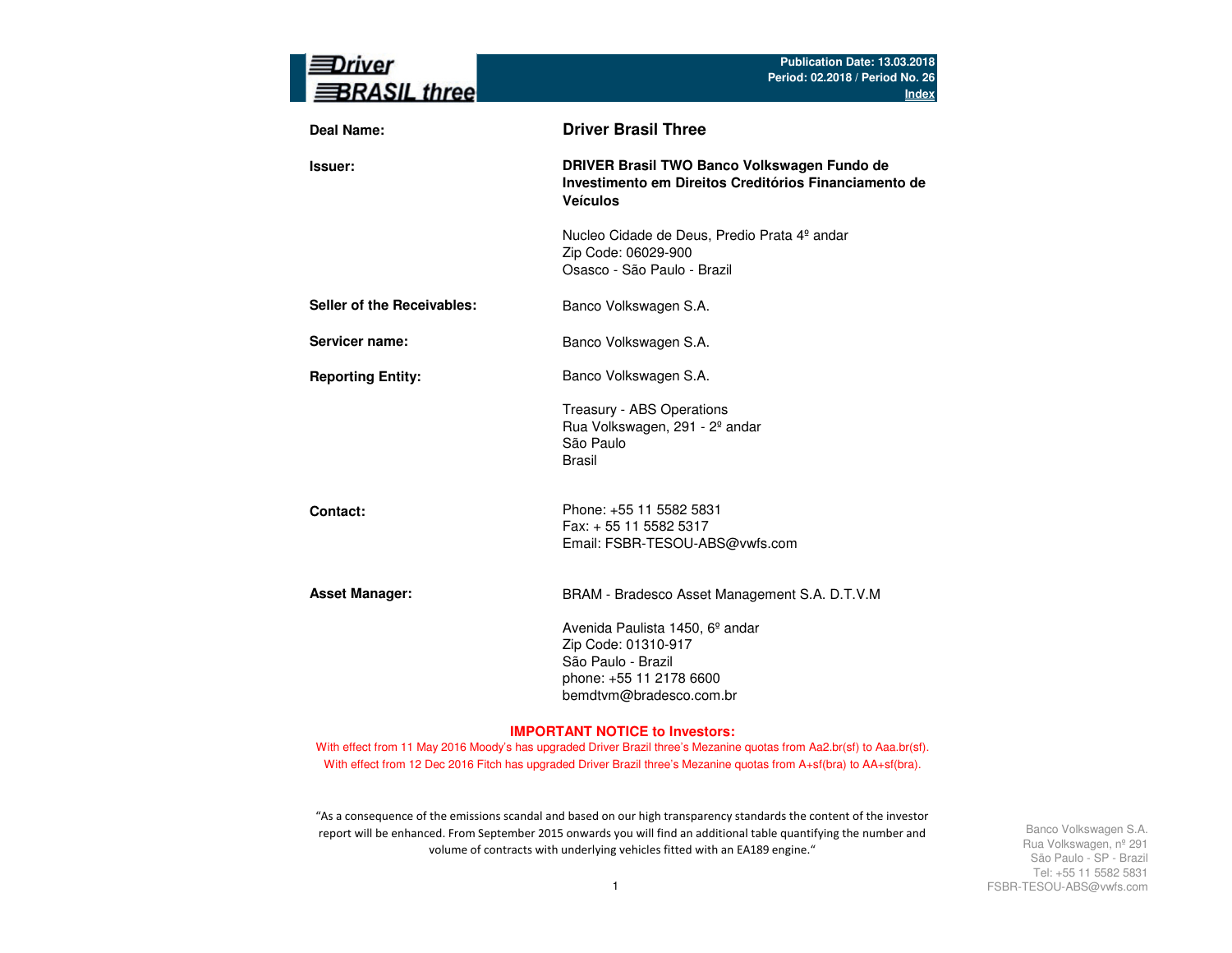

## **Contents**

| Page           | <b>Table of Contents</b>           |
|----------------|------------------------------------|
| 1              | Cover                              |
| 2              | <b>Contents</b>                    |
| 3              | <b>Reporting Details</b>           |
| 4              | <b>Parties Overview</b>            |
| 5              | <b>Transaction Events I</b>        |
| 6              | <b>Transaction Events II</b>       |
| $\overline{7}$ | <b>Transaction Events III</b>      |
| 8              | Information regarding the Notes I  |
| 9              | Information regarding the Notes II |
| 10             | <b>Credit Enhancement</b>          |
| 11             | <b>Swap Fixing / Waterfall</b>     |
| 12             | <b>Amortisation Profile I</b>      |
| 13             | <b>Amortisation Profile II</b>     |
| 14             | <b>Run Out Schedule I</b>          |
| 15             | <b>Run Out Schedule II</b>         |
| 16             | <b>Outstanding Contracts</b>       |
| 17             | <b>Delinquencies</b>               |
| 18             | <b>Recoveries</b>                  |
| 19             | Pool Data I                        |
| 20             | Pool Data II                       |
| 21             | Pool Data III                      |
| 22             | Pool Data IV                       |
| 23             | Pool Data V                        |
| 24             | Pool Data VI                       |
| 25             | Glossary                           |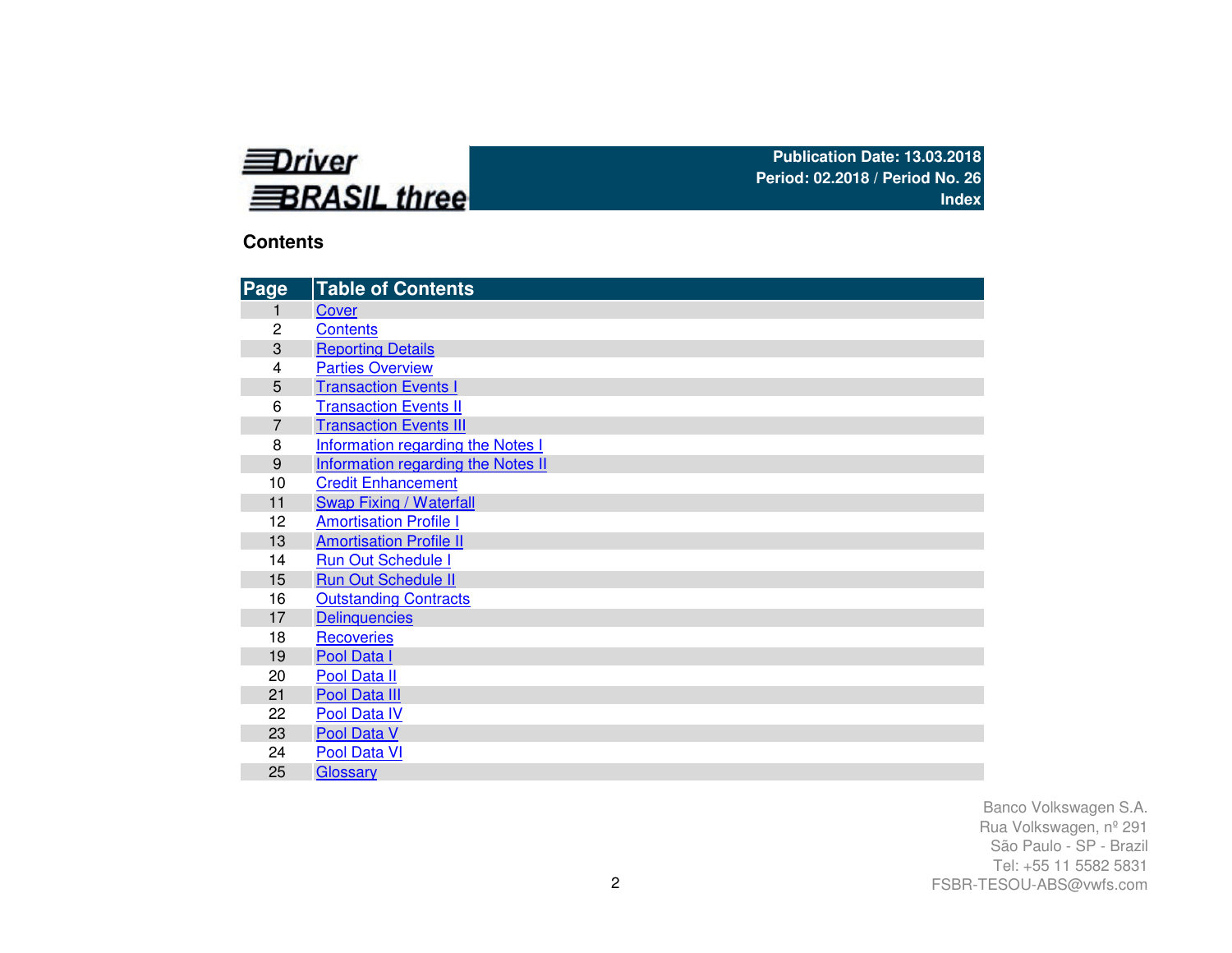# **EDriver BRASIL three**

# **Reporting Details**

| <b>Deal Overview</b>            |                                     |                                     |
|---------------------------------|-------------------------------------|-------------------------------------|
| Cut-Off Date                    | 15/12/2015 Publication Date:        | 13/03/2018                          |
| Scheduled Date of Clean-Up-Call | December 2017 Payment Date:         | 06/02/2018 (4th of each month)      |
| <b>Legal Maturity Date</b>      | December 2020 Reporting Date:       | 28/02/2018 (last day of each month) |
| <b>Issue Date</b>               | 10/12/2015 Asset Collection Period: | from 01/02/2018 until 28/02/2018    |
| Period No.:                     | 26 Interest Accrual Period          | from 05/01/2018 until 06/02/2018    |
| Reporting frequency:            | monthly Note Payment Period:        | from 05/01/2018 until 06/02/2018    |
| <b>Next Payment Date:</b>       | 06/03/2018 Days accrued:            | 23                                  |

| <b>Type of Car at Pool Cut</b> | <b>Number of</b><br><b>Contracts</b> | Percentage of<br><b>Contracts</b> | <b>Outstanding</b><br><b>Discounted</b><br><b>Principal Balance</b> | <b>Percentage Outstanding</b><br><b>Discounted Principal</b><br><b>Balance</b> |
|--------------------------------|--------------------------------------|-----------------------------------|---------------------------------------------------------------------|--------------------------------------------------------------------------------|
| New Cars                       | 68.792                               | 88,84%                            | 964.929.634,90                                                      | 89,93%                                                                         |
| Used Cars                      | 8.643                                | 11,16%                            | 108.051.743,36                                                      | 10,07%                                                                         |
| <b>Total</b>                   | $\overline{77.435}$                  | 100,00%                           | 1.072.981.378,26                                                    | 100,00%                                                                        |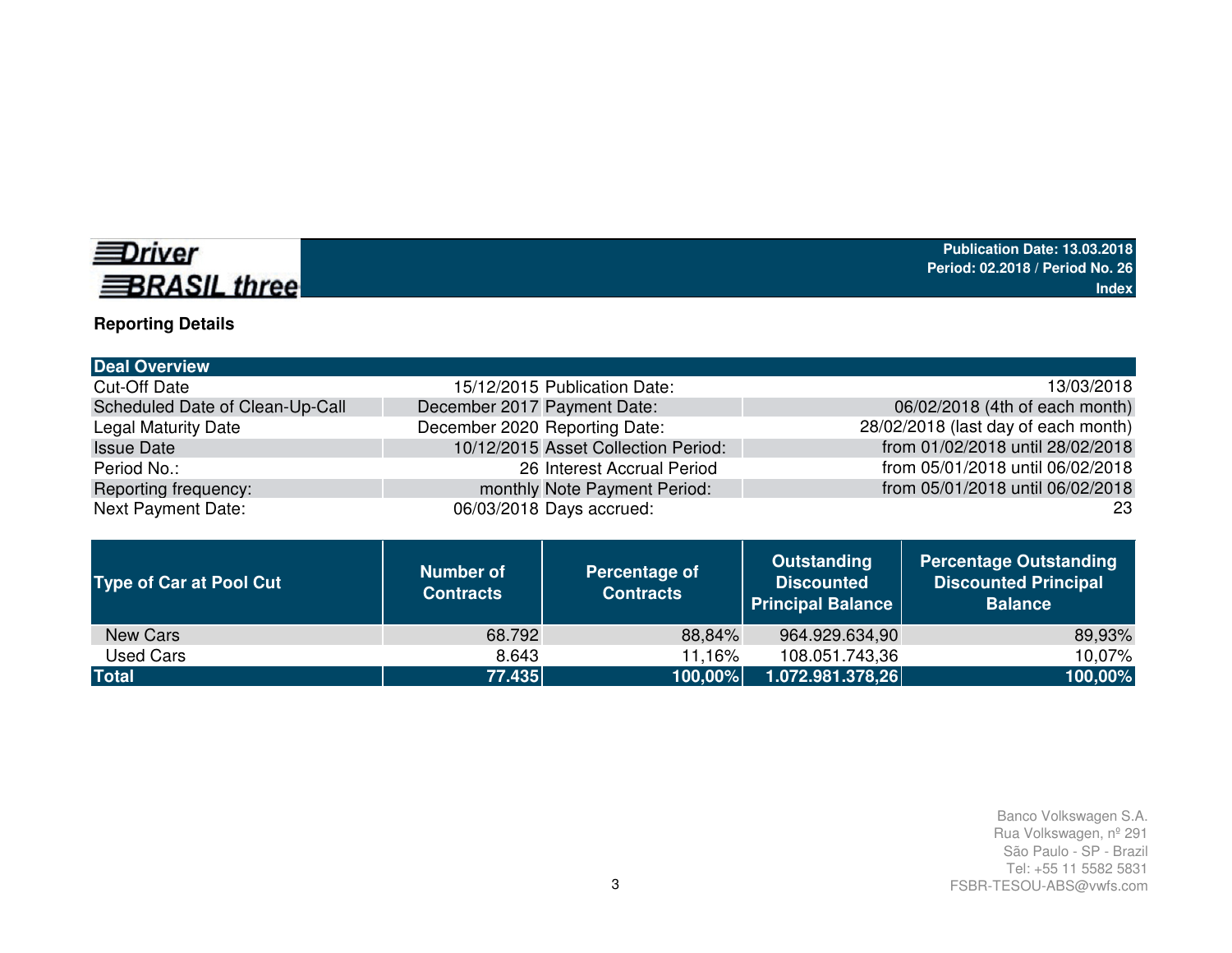

#### **Parties Overview**

| <b>Administrator:</b>     | <b>BEM DISTRIBUIDORA DE TÍTULOS E VALORES</b><br><b>MOBILIÁRIOS LTDA</b><br>Cidade de Deus<br>Bairro Vila Yara - 4º andar<br>Osasco - São Paulo - Brazil<br>phone: +55 11 3684 4522<br>http://www.bradescobemdtvm.com.br/                                                                                                                                              | <b>Asset Manager:</b>    | <b>BRAM - Bradesco Asset Management S.A. D.T.V.M</b><br>Avenida Paulista 1450, 6 <sup>°</sup> andar<br>Zip Code: 01310-917<br>São Paulo - Brazil<br>phone: +55 11 2178 6600<br>bemdtvm@bradesco.com.br |                                                                                                    |
|---------------------------|------------------------------------------------------------------------------------------------------------------------------------------------------------------------------------------------------------------------------------------------------------------------------------------------------------------------------------------------------------------------|--------------------------|--------------------------------------------------------------------------------------------------------------------------------------------------------------------------------------------------------|----------------------------------------------------------------------------------------------------|
| <b>Custodian Bank:</b>    | Banco Bradesco S.A.<br>Cidade de Deus<br>Bairro Vila Yara - 2 <sup>°</sup> andar<br>Osasco - São Paulo - Brazil<br>phone: 3684 9431<br>www.bradescocustodia.com.br                                                                                                                                                                                                     | <b>Collection Agent:</b> | Banco Volkswagen S.A.<br>Treasury - ABS Operations<br>Rua Volkswagen, 291<br>São Paulo<br><b>Brazil</b><br>Phone: +55 11 5582 5831<br>FSBR-TESOU-ABS@vwfs.com                                          |                                                                                                    |
| <b>Swap Counterparty:</b> | <b>Banco Santander (Brasil) S.A.</b><br>Avenida Presidente Juscelino Kubitschek, 2235<br>Bloco A<br>São Paulo - SP<br><b>Brazil</b><br>phone: +55 11 3553 6792<br>www.santander.com.br                                                                                                                                                                                 | <b>Clearing System:</b>  | <b>CETIP S.A. - Mercados Organizados</b><br>Av. Brigadeiro Faria Lima, 1663, 1º andar<br>Jardim Paulistano São Paulo - SP<br>CEP: 01452-001<br>phone: +55 11 4152 9370<br>atendimento@cetip.com.br     |                                                                                                    |
| <b>Rating Agencies</b>    | Moody's América Latina Ltda.<br>Avenida Nações Unidas, 12551 16 <sup>°</sup> andar<br>04578-903 São Paulo<br><b>Brazil</b><br>phone: +55 11 3043 7305<br>daniela.jayesuria@moodys.com<br>www.moodys.com.br<br>Fitch Ratings Brasil Ltda.<br>Alameda Santos, 700 7° andar<br>01418-100 São Paulo<br>Brazil<br>phone: +55 11 4504 2200<br>juliana.ayoub@fitchratings.com |                          |                                                                                                                                                                                                        | Banco Volkswagen S.A.<br>Rua Volkswagen, nº 291<br>São Paulo - SP - Brazil<br>Tel: 55 11 5582 5831 |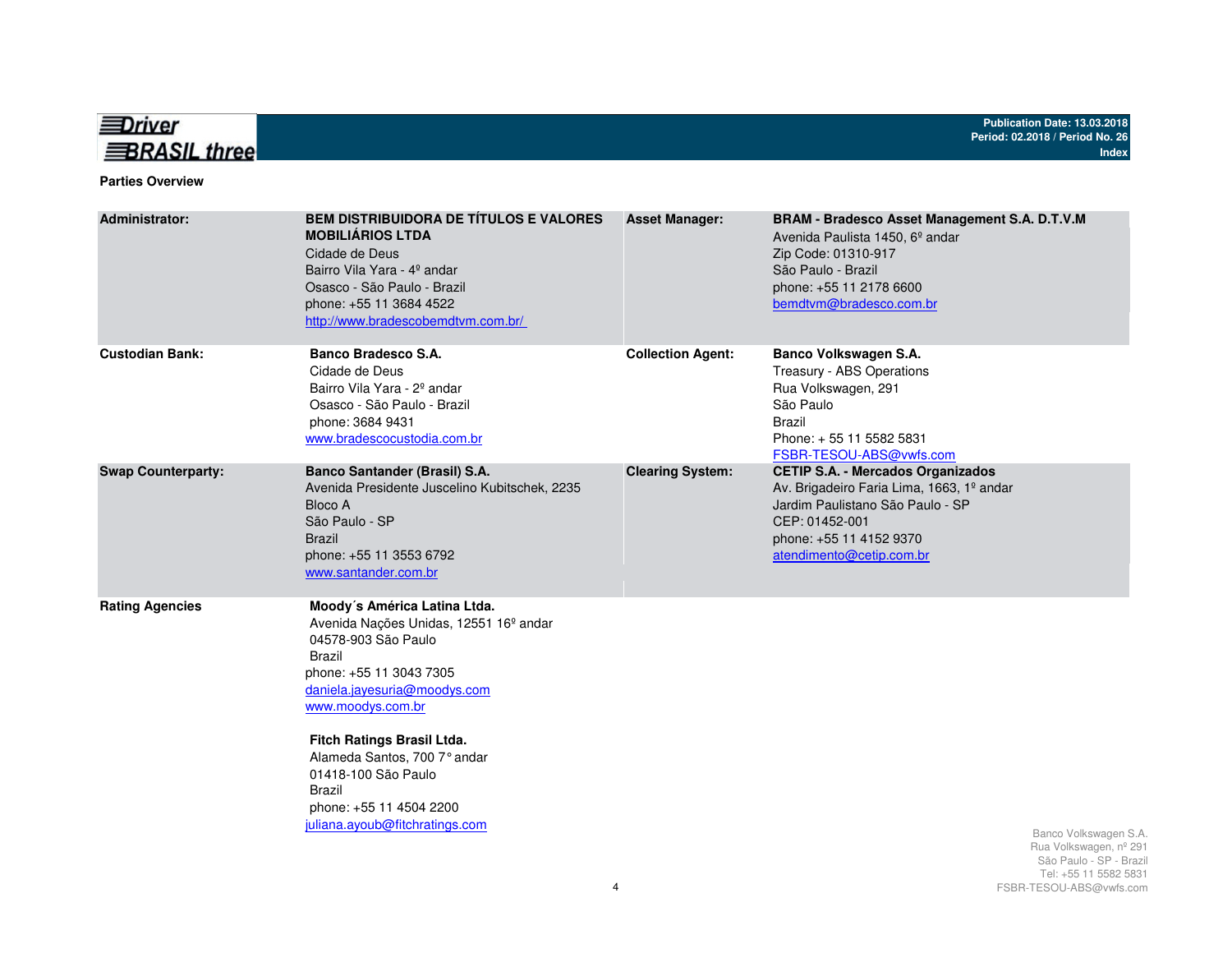

## **Transaction Events (I)**

| <b>Clean-Up Call Condition</b>                         |       |                                                             |
|--------------------------------------------------------|-------|-------------------------------------------------------------|
| Percentage of Current Outstanding Discounted Portfolio | 4.34% |                                                             |
| Min. Percentage of Outstanding Discounted Portfolio    |       | <b>10,00%</b> The Clean-Up-Call Condition has been reached. |

## **Clean-Up Call**

Banco Volkswagen S.A. will have the right at its option to exercise a Clean-Up Call and to repurchase the Loan Receivables from Driver Brasil One when the sum of the Discounted Principal Balance for all loan contracts is less than 10 per cent. of the sum of the Discounted Principal Balance for all Loan contracts as of the Cut Off Date, provided that all payment obligations under the Quotas will be thereby fulfilled.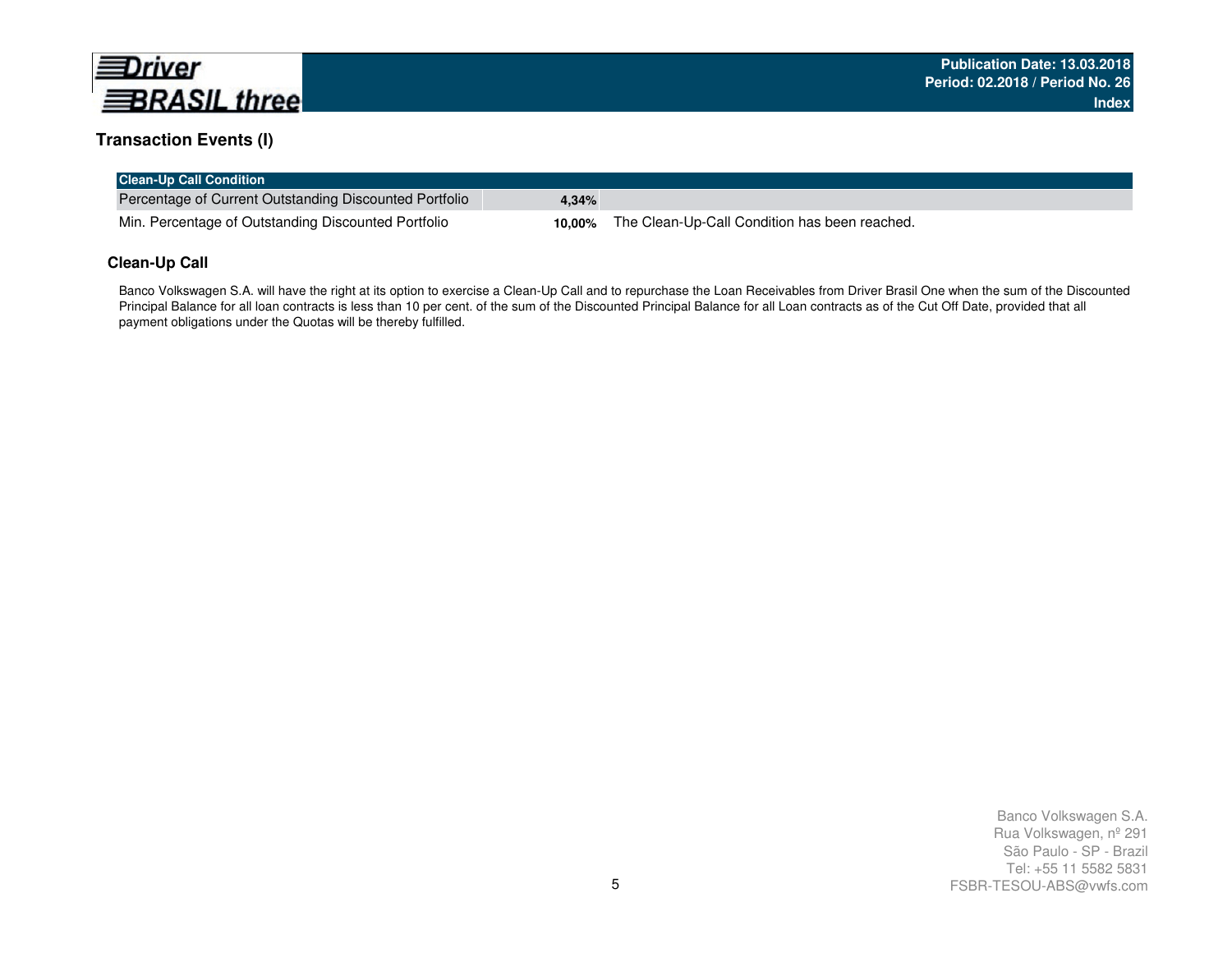### **Transaction Events (II)**

| <b>Credit Enhancement Increase Conditions</b>                                                                                                                 |           |
|---------------------------------------------------------------------------------------------------------------------------------------------------------------|-----------|
| Level 1a Credit Enhancement Increase Condition - Cumulative Late Delinguencies do not amount to 1.5% for any<br>Payment Date before and incp. 12/2016         | NO.       |
| Level 1b Credit Enhancement Increase Condition -Cumulative Late Delinguencies do not amount to 3.5% for any<br>Payment Date between 01/2017 and incp. 12/2017 | NO.       |
| Level 2 Credit Enhancement Increase Condition - Cumulative Late Delinguencies do not amount to 5.0% for any<br><b>Payment Date</b>                            | <b>NO</b> |

|                                   |     | <b>Outstanding</b><br><b>Discounted Principal</b><br><b>Balance (in Arrears)</b> |     | <b>Outstanding Discounted</b><br><b>Principal Balance (at</b><br><b>Late Delinguency)</b> |
|-----------------------------------|-----|----------------------------------------------------------------------------------|-----|-------------------------------------------------------------------------------------------|
| Cumulative Late Delinquencies BOP | R\$ | 4.239.277,95                                                                     | R\$ | 8.021.166,94                                                                              |
| Late Delinguencies                | R\$ | 192.213,48                                                                       | R\$ | 209.495,42                                                                                |
| Cumulative Late Delinguencies EOP | R\$ | 4.431.491.43                                                                     | R\$ | 8.230.662,36                                                                              |
|                                   |     |                                                                                  |     |                                                                                           |

| Discounted Principal Balance as of Pool-Cut Date             | 1.072.981.378,26 |
|--------------------------------------------------------------|------------------|
| Cumulative Late Delinguency as percentage of DPB at Pool-Cut | 0,76708%         |

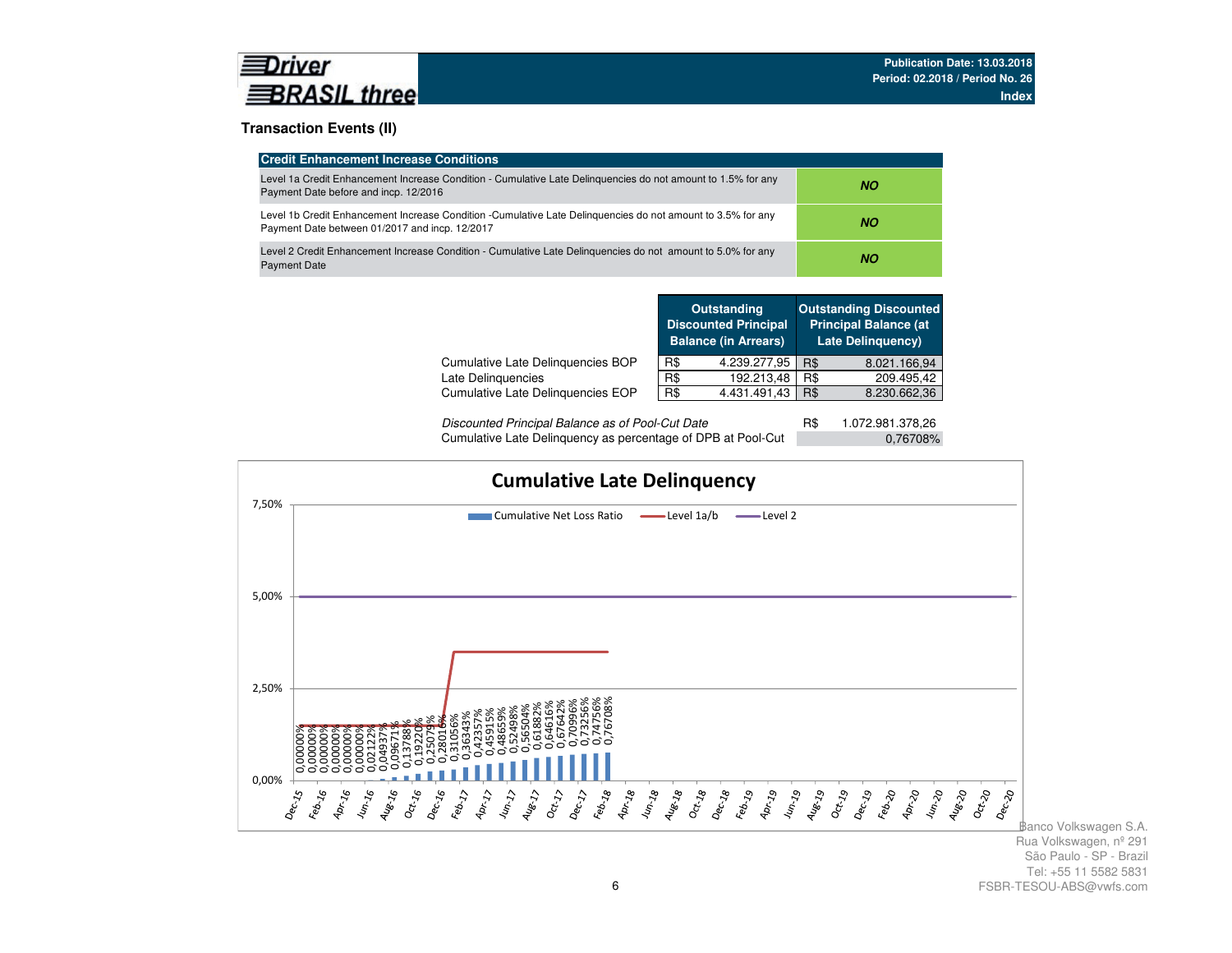

# **Transaction Events (III)**

| Administrator            | <b>Fitch</b>     |                | Moody's          |                 |
|--------------------------|------------------|----------------|------------------|-----------------|
| <b>BEM DTVM</b>          | <b>Long Term</b> | <b>Outlook</b> | <b>Long Term</b> | <b>Outlook</b>  |
| Rating                   | AAA (bra)        | <b>Stable</b>  | Aaa.br           | Stable          |
|                          |                  |                |                  |                 |
| <b>Custodian Bank</b>    | <b>Fitch</b>     |                | Moody's          |                 |
| Banco Bradesco           | Long Term        | <b>Outlook</b> | <b>Long Term</b> | <b>Outlook</b>  |
| Rating                   | AAA (bra)        | <b>Stable</b>  | Aaa.br           | Stable          |
|                          |                  |                |                  |                 |
| <b>Swap Counterparty</b> | <b>Fitch</b>     |                | Moody's          |                 |
| Santander                | <b>Long Term</b> | <b>Outlook</b> | <b>Long Term</b> | <b>Outlook</b>  |
| Rating                   | AAA (bra)        | Negative       | Aaa.br           | <b>Negative</b> |
|                          |                  |                |                  |                 |
| <b>Servicer</b>          | <b>Fitch</b>     |                | Moody's          |                 |
| Banco Volkswagen S.A.    | Long Term        | <b>Outlook</b> | <b>Long Term</b> | <b>Outlook</b>  |
| Rating                   | n.a.             | n.a.           | n.a.             | n.a.            |

Rating and the method of the method is a method in the method in the method in the method in  $n$  a. In the method in  $n$  a.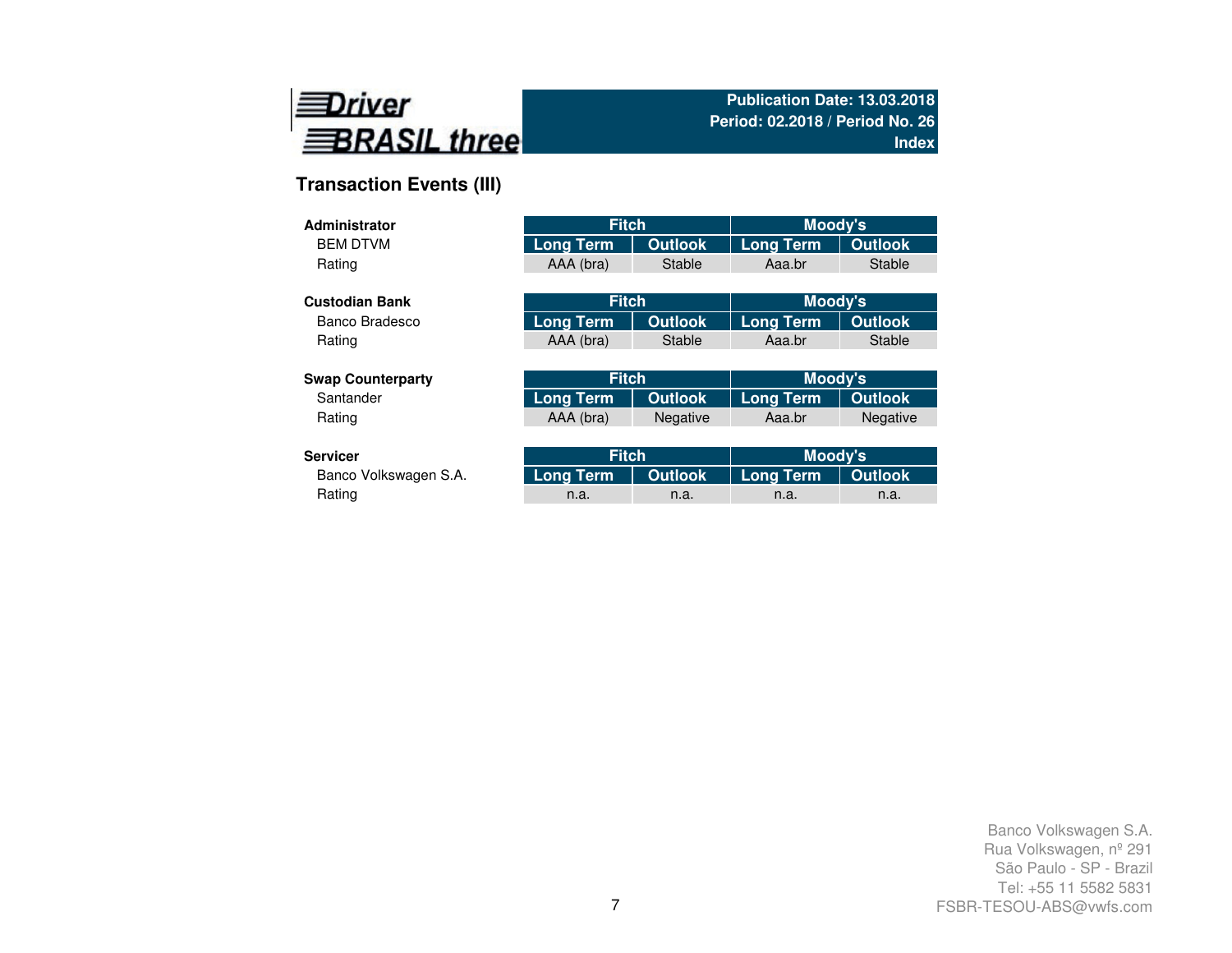

# **Information regarding the Notes I**

| <b>Rating at Issue Date</b>    |     | <b>Senior Quota</b> | <b>Mezzanine Quota</b> |
|--------------------------------|-----|---------------------|------------------------|
| Moody's                        |     | Aaa.br              | Aa2.br                 |
| <b>Fitch Ratings</b>           |     | AAA(bra)            | $A+(bra)$              |
| <b>Current Rating</b>          |     | <b>Senior Quota</b> | <b>Mezzanine Quota</b> |
| Moody's                        |     | Aaa.br              | Aaa.br                 |
| <b>Fitch Ratings</b>           |     | AAA(bra)            | $AA+sf(bra)$           |
| <b>Information on Notes</b>    |     | <b>Senior Quota</b> | <b>Mezzanine Quota</b> |
| Legal maturity date            |     | December 2020       | December 2020          |
| Scheduled Clean Up Call        |     | December 2017       | December 2017          |
| ISIN:                          |     | BRDRVRCTF006        | BRDRVRCTF014           |
| <b>Nominal Amount</b>          | R\$ | 10.000,00           | R\$<br>10.000,00       |
| <b>Information on Interest</b> |     | <b>Senior Quota</b> | <b>Mezzanine Quota</b> |
| Spread/Margin                  |     | $175$ bps           | $285$ bps              |
| <b>Index Rate</b>              |     | Daily CDI           | Daily CDI              |
| Fixed/Floating                 |     | floating            | floating               |
| <b>Current Coupon</b>          |     | Daily CDI + 175     | Daily CDI + 285        |
| Day Count Convention           |     | actual/252          | actual/252             |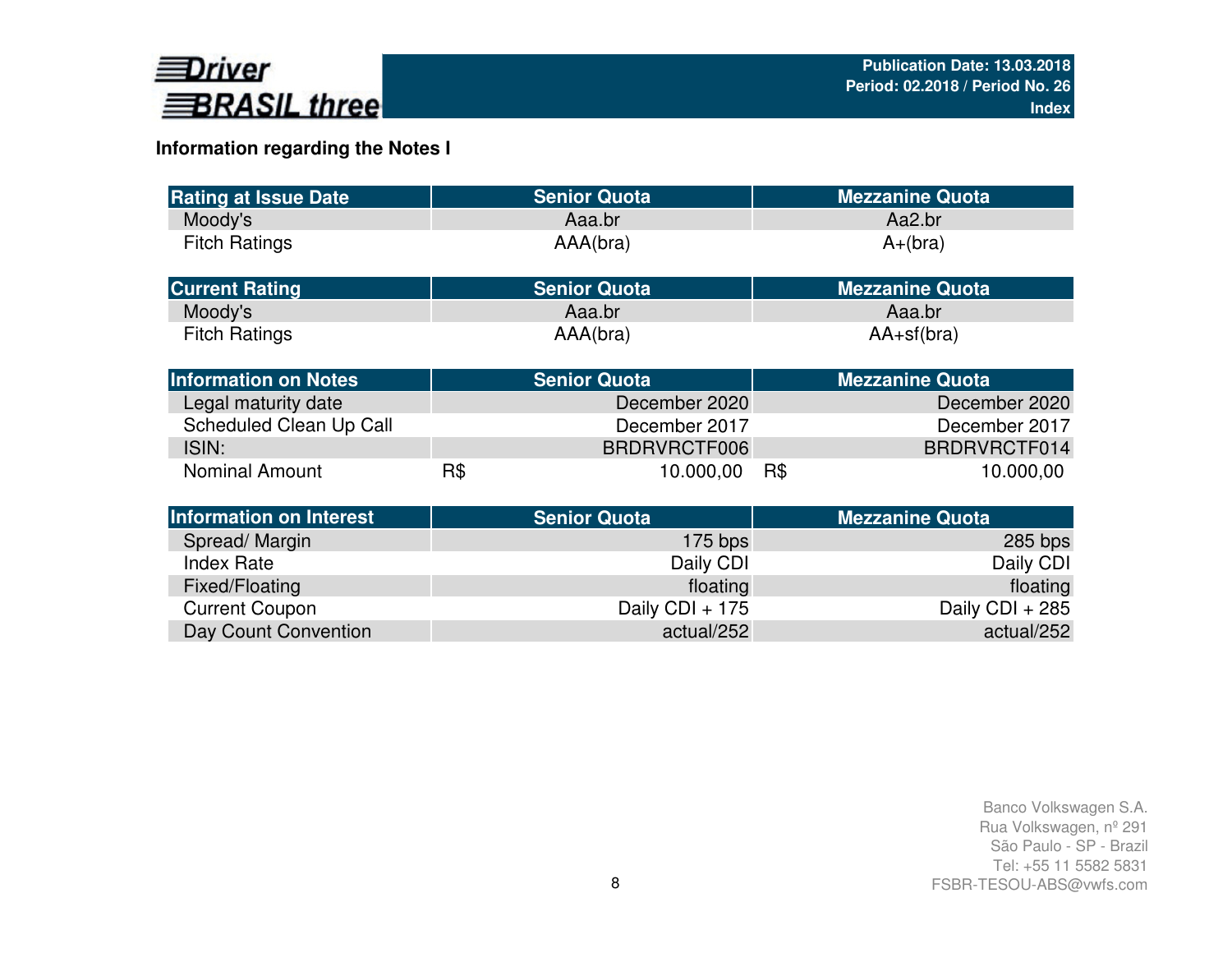

# **Information regarding the Notes II**

| Monthly Period:                      | 28/02/2018                  |
|--------------------------------------|-----------------------------|
| Payment Date:                        | 06/02/2018                  |
| Interest Accrual Period (from/until) | 05/01/2018 until 06/02/2018 |
| Days accrued                         | 23                          |
| Index Rate                           | Daily CDI                   |
| Index Rate as of Month End           | $6.64\%$                    |
| Day Count Convention                 | actual/252                  |

| <b>Interest Payments</b>                      |     |                | Senior Quota   Mezzanine Quota |           |  |  |
|-----------------------------------------------|-----|----------------|--------------------------------|-----------|--|--|
| Total Interest Amount of the Reporting Period | R\$ | 405.706,30 R\$ |                                | 29.954,34 |  |  |

| Note Balance                           |      | Senior Quota       | Mezzanine Quota |              |  |  |  |
|----------------------------------------|------|--------------------|-----------------|--------------|--|--|--|
| Note Balance as of Beginning of Period | R\$  | 55.135.000.00      | R\$             | 3.607.000.00 |  |  |  |
| Note Balance as of End of Period       | B\$. | 47.135.000.00      | - R\$           | 2.107.000.00 |  |  |  |
| <b>Principal Amortization</b>          | R\$  | $8.000.000,00$ R\$ |                 | 1.500.000.00 |  |  |  |

| Payments to Investors (per note) |     | <b>Senior Quota</b> | <b>Mezzanine Quota</b> |        |  |  |
|----------------------------------|-----|---------------------|------------------------|--------|--|--|
| Interest                         | R\$ | 4.08                | R\$                    | 19.58  |  |  |
| <b>Principal Amortization</b>    | R\$ | 80.52 R\$           |                        | 980.39 |  |  |
| Number of Notes                  |     | 99.360              |                        | 1.530  |  |  |

| <b>Senior Quota</b> | <b>Mezzanine Quota</b> |
|---------------------|------------------------|
| 7.40%               | 5.97%                  |
| 10.15%              | 6.62%                  |
| 10.00%              | 6,60%                  |
|                     |                        |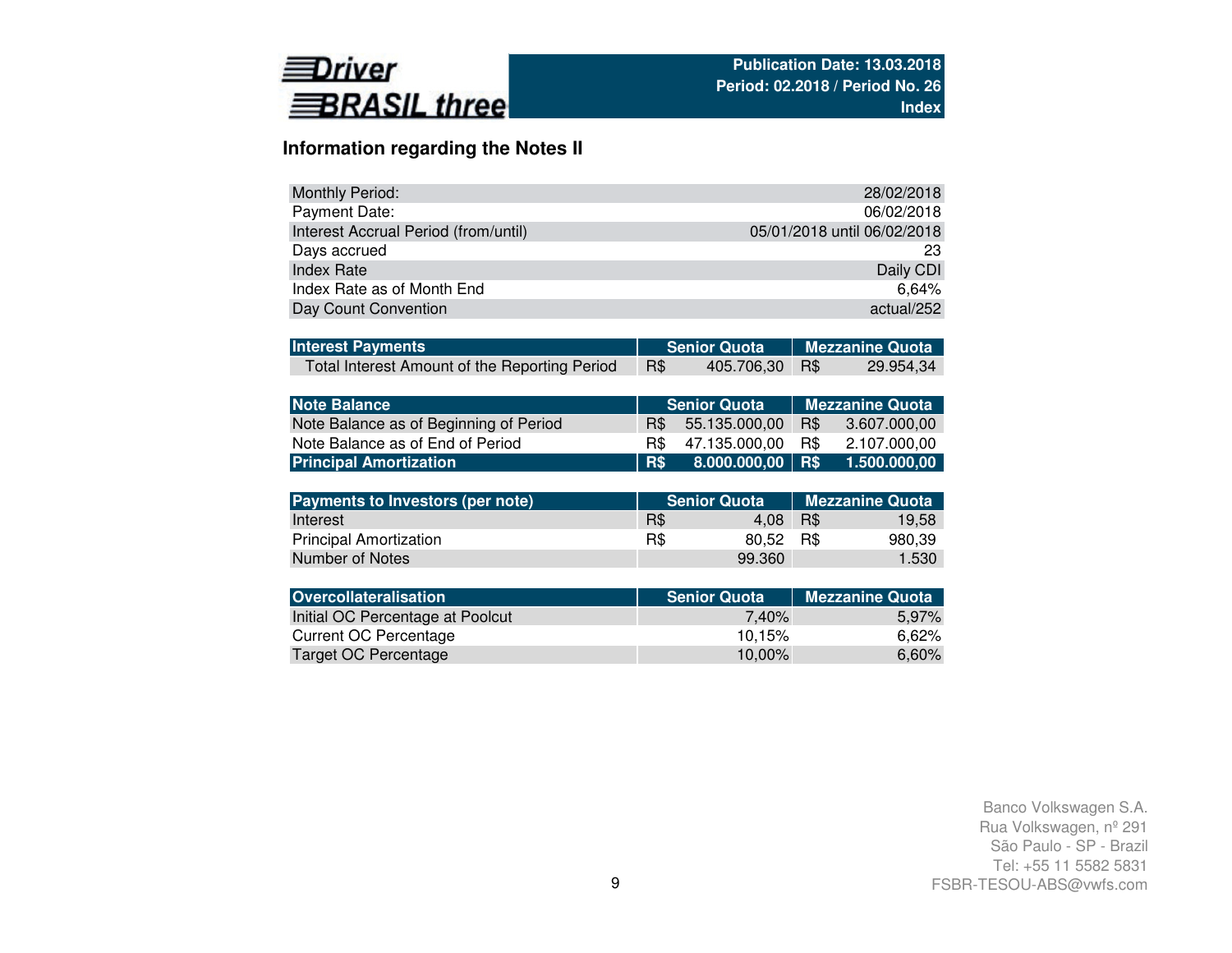

# **Credit Enhancement**

| <b>Credit Enhancement @ Pool-Cut</b> | % of Discounted Principal Balance | Value          |
|--------------------------------------|-----------------------------------|----------------|
| Mezzanine Quota                      | 1,43% R\$                         | 15.300.000,00  |
| Subordinated Quota                   | 8,56% R\$                         | 91.900.000,00  |
| Overcollateralization                | 9,99% R\$                         | 107.200.000,00 |
| Cash Collateral Account              | 1,00% R\$                         | 10.729.813,78  |

# **Calculation of Credit Enhancement**

- The Senior Quota benefits from the Mezzanine, Subordinated Quotas and the Cash Collateral Account;
- The Mezanine Quota benefits from the Subordinated Quota and the Cash Collateral Account;
- The transaction starts with sequential amortisation and therefore initially only the Senior Quota will receive principal payments;

● The transaction switches into pro rata amortisation once an overcollateralisation percentage (i.e. credit enhancement excluding cash collateral) of OC-Percentage for the Senior Quota and OC-Percentage for the Mezanine Quota has been reached.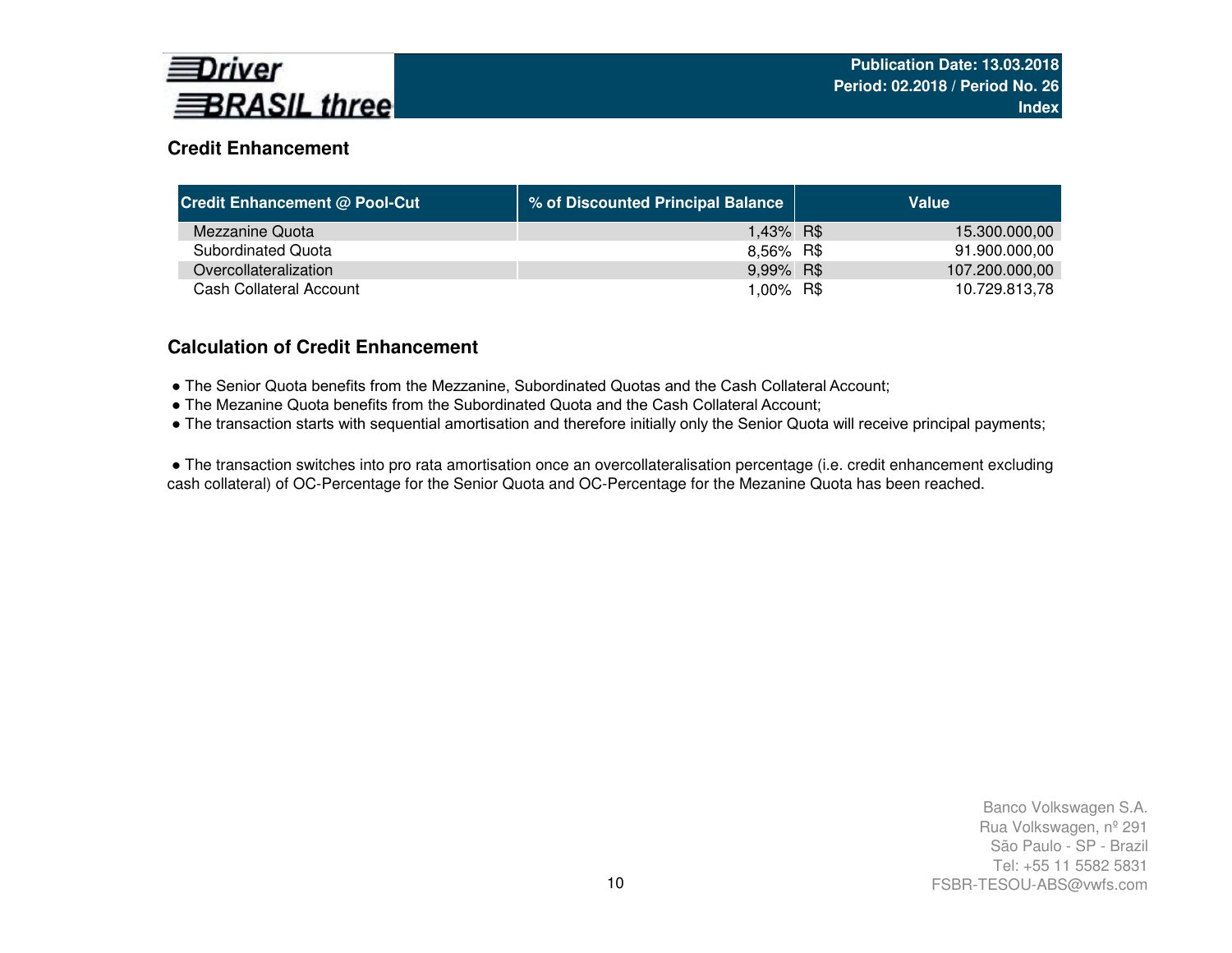

# **Swap Fixing / Waterfall**

| <b>Amortising Interest Rate Swap</b>      |     | <b>Senior Quota</b>           | <b>Mezzanine Quota</b>        |  |  |  |
|-------------------------------------------|-----|-------------------------------|-------------------------------|--|--|--|
| Initial Principal                         | R\$ | 993.600.000,00                | R\$<br>15.300.000,00          |  |  |  |
| Underlying Principal for Reporting Period | R\$ | 47.135.000,00                 | R\$<br>2.107.000,00           |  |  |  |
| Paying Leg                                |     | Fix Interest Rate             | <b>Fix Interest Rate</b>      |  |  |  |
| Receiving Leg                             |     | <b>Floating Interest Rate</b> | <b>Floating Interest Rate</b> |  |  |  |

| R\$<br><b>Available Distribution Amount</b><br>24.562.994,84<br>R\$<br>(56.641, 81)<br>1) Fees<br>2) Net Swap Payments<br>R\$<br>3) Interest Senior Quota<br>R\$<br>(405.706,30)<br>4) Interest Mezzanine Quota<br>R\$<br>5) Payment to Cash Collateral Account<br>R\$<br>(10.717.780,68)<br>6) Redemption Senior Quota<br>R\$<br>7) Redemption Mezzanine Quota<br>R\$<br>(1.500.000,00)<br>8) Redemption Subordinated Quota<br>R\$<br>9) Remaining Amount Due to Rounding<br>R\$<br>(193, 46)<br>0,00 | Waterfall                                    |                 |
|--------------------------------------------------------------------------------------------------------------------------------------------------------------------------------------------------------------------------------------------------------------------------------------------------------------------------------------------------------------------------------------------------------------------------------------------------------------------------------------------------------|----------------------------------------------|-----------------|
|                                                                                                                                                                                                                                                                                                                                                                                                                                                                                                        |                                              |                 |
|                                                                                                                                                                                                                                                                                                                                                                                                                                                                                                        |                                              |                 |
|                                                                                                                                                                                                                                                                                                                                                                                                                                                                                                        |                                              | (402.718, 24)   |
|                                                                                                                                                                                                                                                                                                                                                                                                                                                                                                        |                                              |                 |
|                                                                                                                                                                                                                                                                                                                                                                                                                                                                                                        |                                              | (29.954, 34)    |
|                                                                                                                                                                                                                                                                                                                                                                                                                                                                                                        |                                              |                 |
|                                                                                                                                                                                                                                                                                                                                                                                                                                                                                                        |                                              | (8.000.000, 00) |
|                                                                                                                                                                                                                                                                                                                                                                                                                                                                                                        |                                              |                 |
|                                                                                                                                                                                                                                                                                                                                                                                                                                                                                                        |                                              | (3.450.000,00)  |
|                                                                                                                                                                                                                                                                                                                                                                                                                                                                                                        |                                              |                 |
|                                                                                                                                                                                                                                                                                                                                                                                                                                                                                                        | <b>Remaining Balance from Current Period</b> |                 |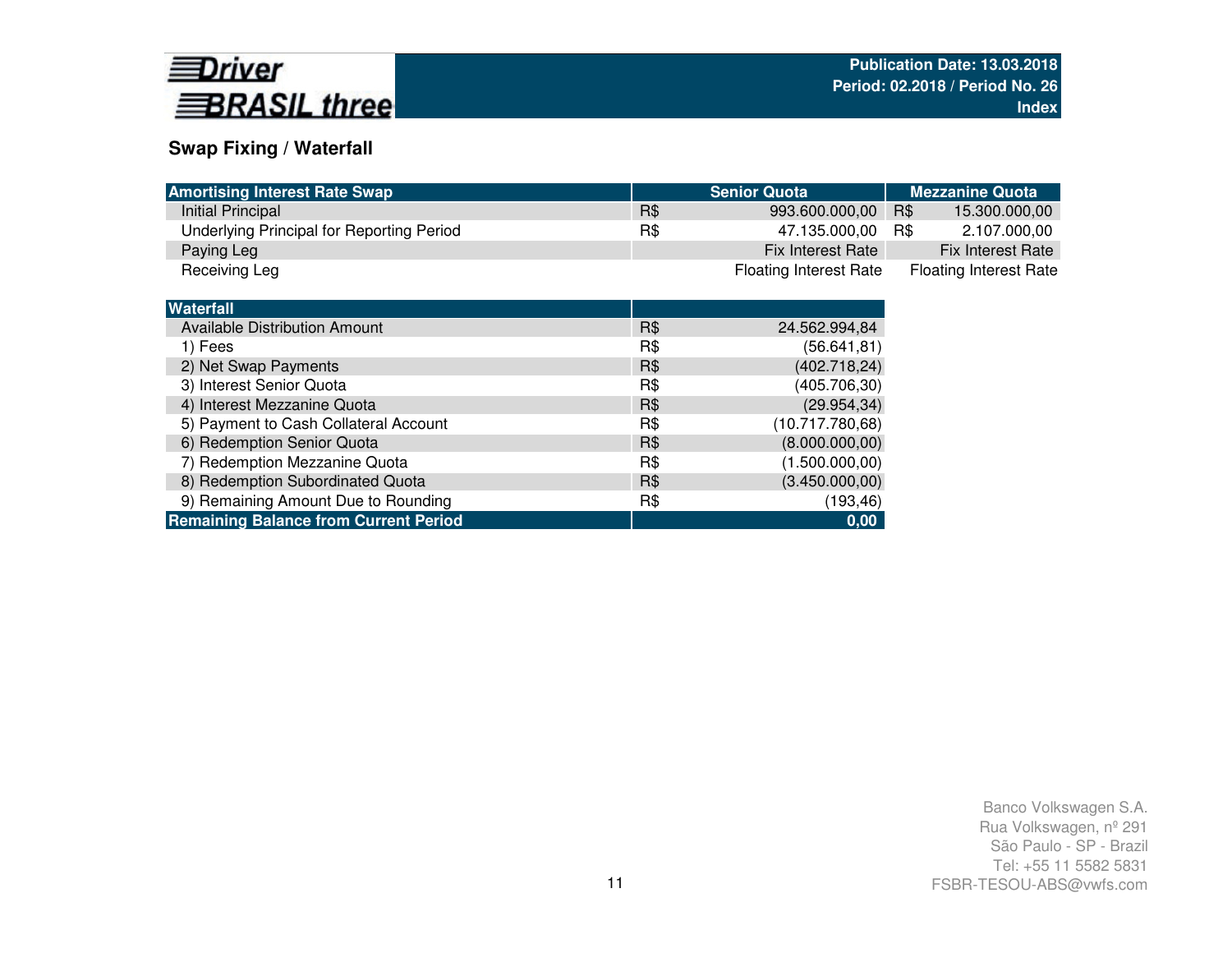

# **Amortisation Profile I\***

|                         | <b>Senior Quota</b>        | <b>Mezzanine Quota</b>     |
|-------------------------|----------------------------|----------------------------|
| <b>Reporting Period</b> | <b>Actual Note Balance</b> | <b>Actual Note Balance</b> |
| Poolcut                 | 993.600.000,00             | 15.300.000,00              |
| 12/2015                 | 993.600.000,00             | 15.300.000,00              |
| 01/2016                 | 993.600.000,00             | 15.300.000,00              |
| 02/2016                 | 858.500.000,00             | 15.300.000,00              |
| 03/2016                 | 800.752.000,00             | 15.300.000,00              |
| 04/2016                 | 738.752.000,00             | 15.300.000,00              |
| 05/2016                 | 684.752.000,00             | 15.300.000,00              |
| 06/2016                 | 635.667.000,00             | 15.300.000,00              |
| 07/2016                 | 577.667.000,00             | 15.300.000,00              |
| 08/2016                 | 527.667.000,00             | 15.300.000,00              |
| 09/2016                 | 480.667.000,00             | 15.300.000,00              |
| 10/2016                 | 436.745.000,00             | 15.300.000,00              |
| 11/2016                 | 401.245.000,00             | 15.150.000,00              |
| 12/2016                 | 362.245.000,00             | 14.150.000,00              |
| 01/2017                 | 326.245.000,00             | 12.150.000,00              |
| 02/2017                 | 293.245.000,00             | 11.150.000,00              |
| 03/2017                 | 270.775.000,00             | 11.150.000,00              |
| 04/2017                 | 232.275.000,00             | 9.150.000,00               |
| 05/2017                 | 206.775.000,00             | 8.150.000,00               |
| 06/2017                 | 181.275.000,00             | 6.890.000,00               |
| 07/2017                 | 158.500.000,00             | 6.290.000,00               |
| 08/2017                 | 134.900.000,00             | 5.657.000,00               |
| 09/2017                 | 113.900.000,00             | 4.857.000,00               |
| 10/2017                 | 97.900.000,00              | 3.857.000,00               |
| 11/2017                 | 83.400.000,00              | 3.607.000,00               |
| 12/2017                 | 68.174.000,00              | 3.607.000,00               |
| 01/2018                 | 55.135.000,00              | 3.607.000,00               |
| 02/2018                 | 47.135.000,00              | 2.107.000,00               |
| 03/2018                 | 32.016.664,87              | 2.107.000,00               |
| 04/2018                 | 21.845.433,59              | 2.107.000,00               |
| 05/2018                 | 12.986.626,72              | 2.107.000,00               |
| 06/2018                 | 5.240.341,10               | 2.107.000,00               |
| 07/2018                 |                            | 2.107.000,00               |
| 08/2018                 |                            |                            |

<sup>+</sup>Based on the following assumptions: CPR of 14,5%, Net Losses at 1,25%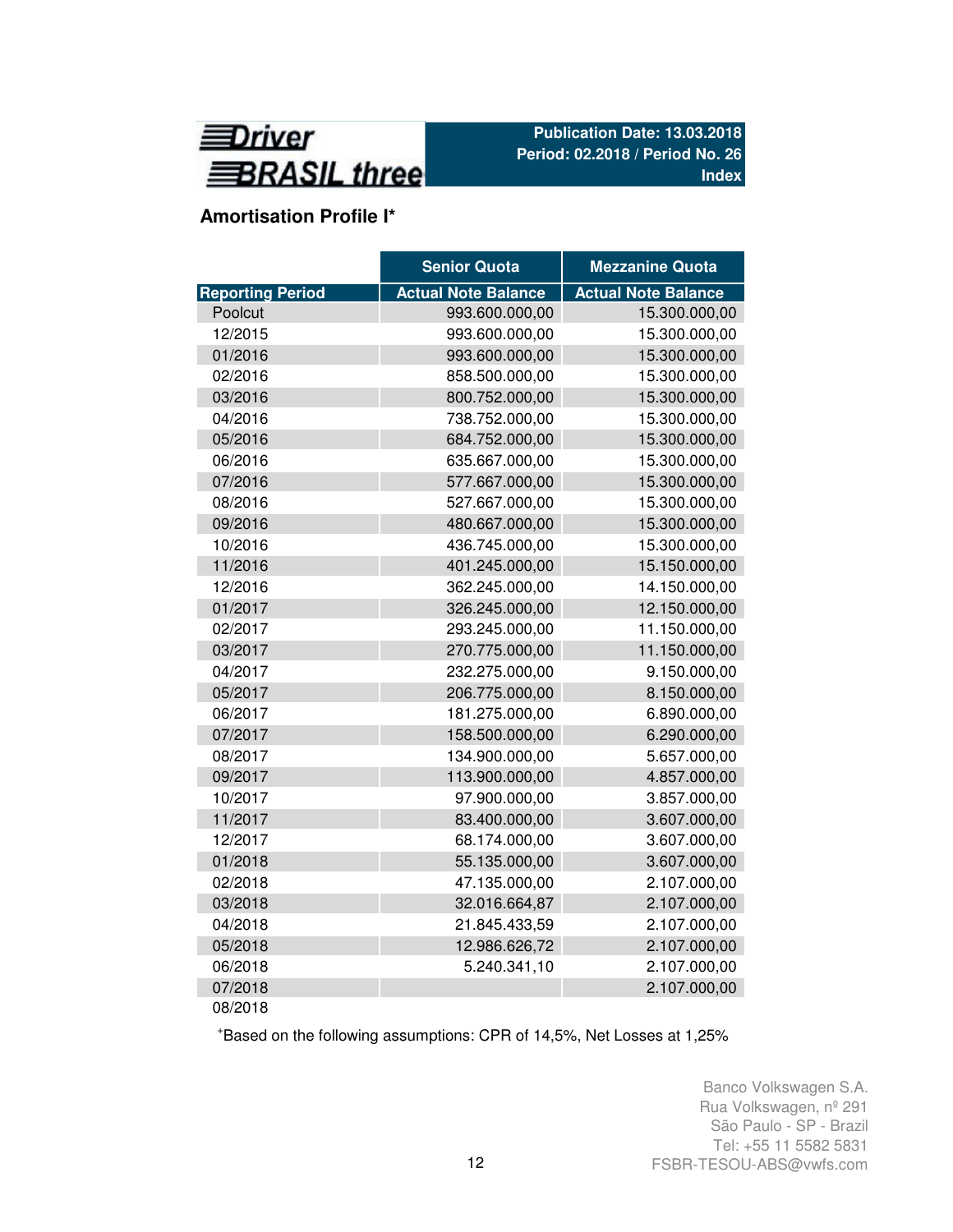

## **Amortisation Profile II**

Reporting Period



Banco Volkswagen S.A. Rua Volkswagen, nº 291 São Paulo - SP - Brazil Tel: +55 11 5582 5831 FSBR-TESOU-ABS@vwfs.com

**PROTECTION**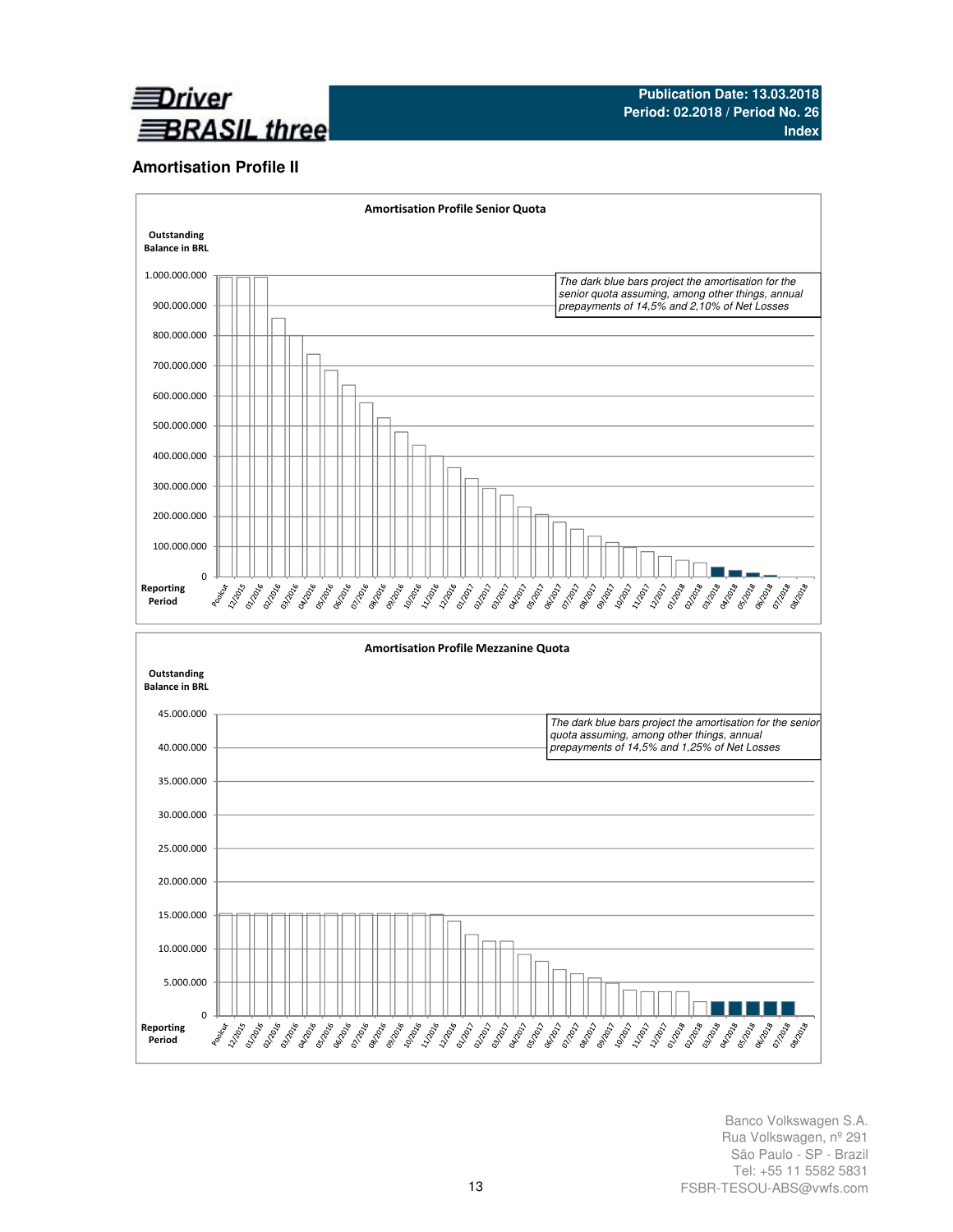

# **Run Out Schedule I**

| <b>Payment Date</b> |     | <b>Outstanding Discounted</b><br><b>Remaining Interest</b><br><b>Principal Balance</b> |     |               |     | <b>ABS Remaining</b><br><b>Nominal</b> |  |  |  |  |
|---------------------|-----|----------------------------------------------------------------------------------------|-----|---------------|-----|----------------------------------------|--|--|--|--|
| arrears             | R\$ | 397.316,96                                                                             | R\$ | 3.855.297,25  | R\$ | 4.252.614,21                           |  |  |  |  |
| 03/2018             | R\$ | 603.832,86                                                                             | R\$ | 8.144.833,14  | R\$ | 8.748.666,00                           |  |  |  |  |
| 04/2018             | R\$ | 494.660,71                                                                             | R\$ | 7.420.301,59  | R\$ | 7.914.962,30                           |  |  |  |  |
| 05/2018             | R\$ | 389.486,91                                                                             | R\$ | 6.674.610.75  | R\$ | 7.064.097.66                           |  |  |  |  |
| 06/2018             | R\$ | 294.072,58                                                                             | R\$ | 5.801.970,20  | R\$ | 6.096.042,78                           |  |  |  |  |
| 07/2018             | R\$ | 210.297,88                                                                             | R\$ | 4.957.229,05  | R\$ | 5.167.526,93                           |  |  |  |  |
| 08/2018             | R\$ | 139.258,71                                                                             | R\$ | 3.856.956,01  | R\$ | 3.996.214,72                           |  |  |  |  |
| 09/2018             | R\$ | 83.885,24                                                                              | R\$ | 2.786.465,87  | R\$ | 2.870.351,11                           |  |  |  |  |
| 10/2018             | R\$ | 43.802,06                                                                              | R\$ | 1.724.215,06  | R\$ | 1.768.017,12                           |  |  |  |  |
| 11/2018             | R\$ | 19.029,49                                                                              | R\$ | 1.069.903.79  | R\$ | 1.088.933,28                           |  |  |  |  |
| 12/2018             | R\$ | 3.720,60                                                                               | R\$ | 261.768,83    | R\$ | 265.489,43                             |  |  |  |  |
| <b>Total</b>        | R\$ | 2.679.364,00                                                                           | R\$ | 46.553.551,54 | R\$ | 49.232.915,54                          |  |  |  |  |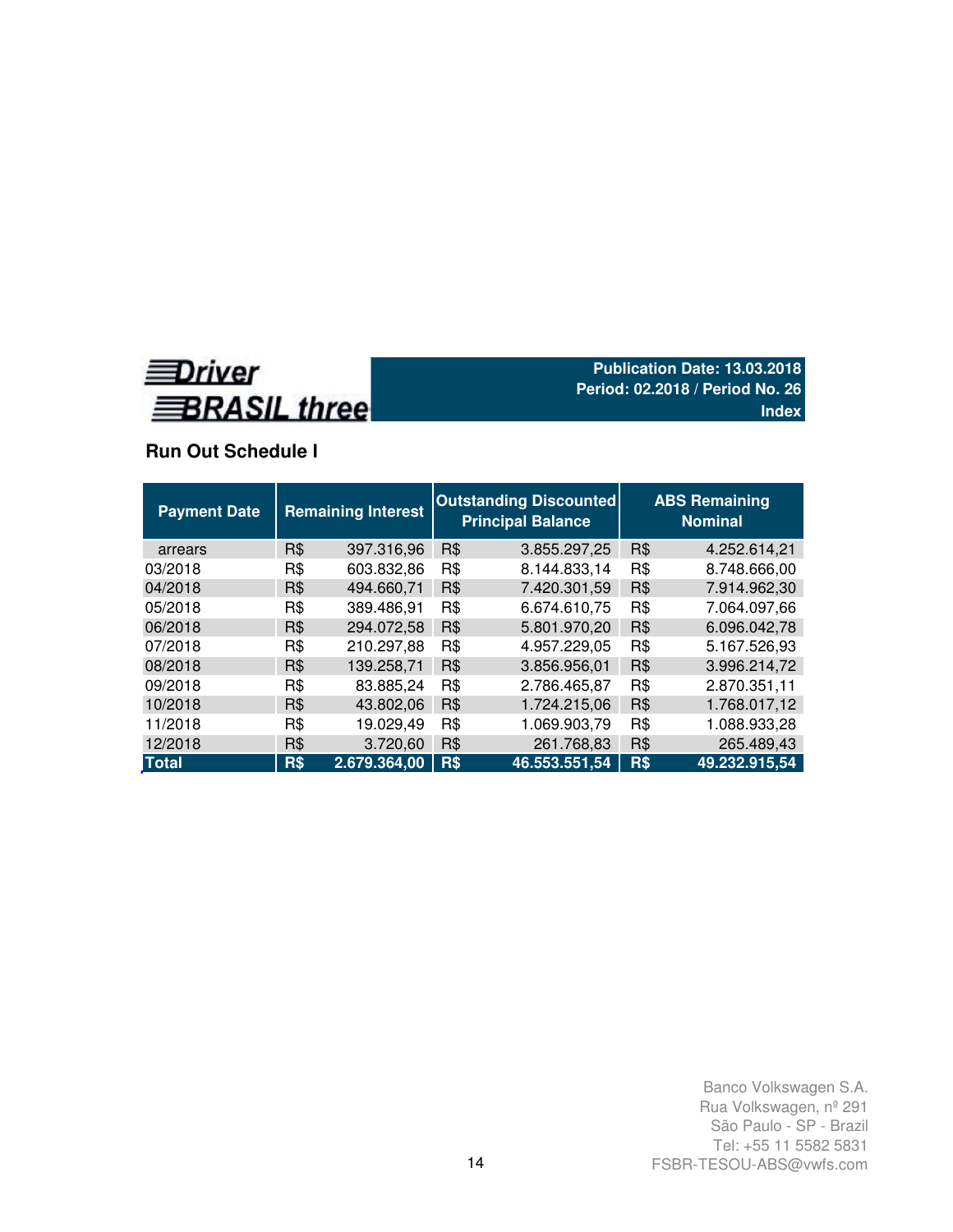

## **Run Out Schedule II**



FSBR-TESOU-ABS@vwfs.com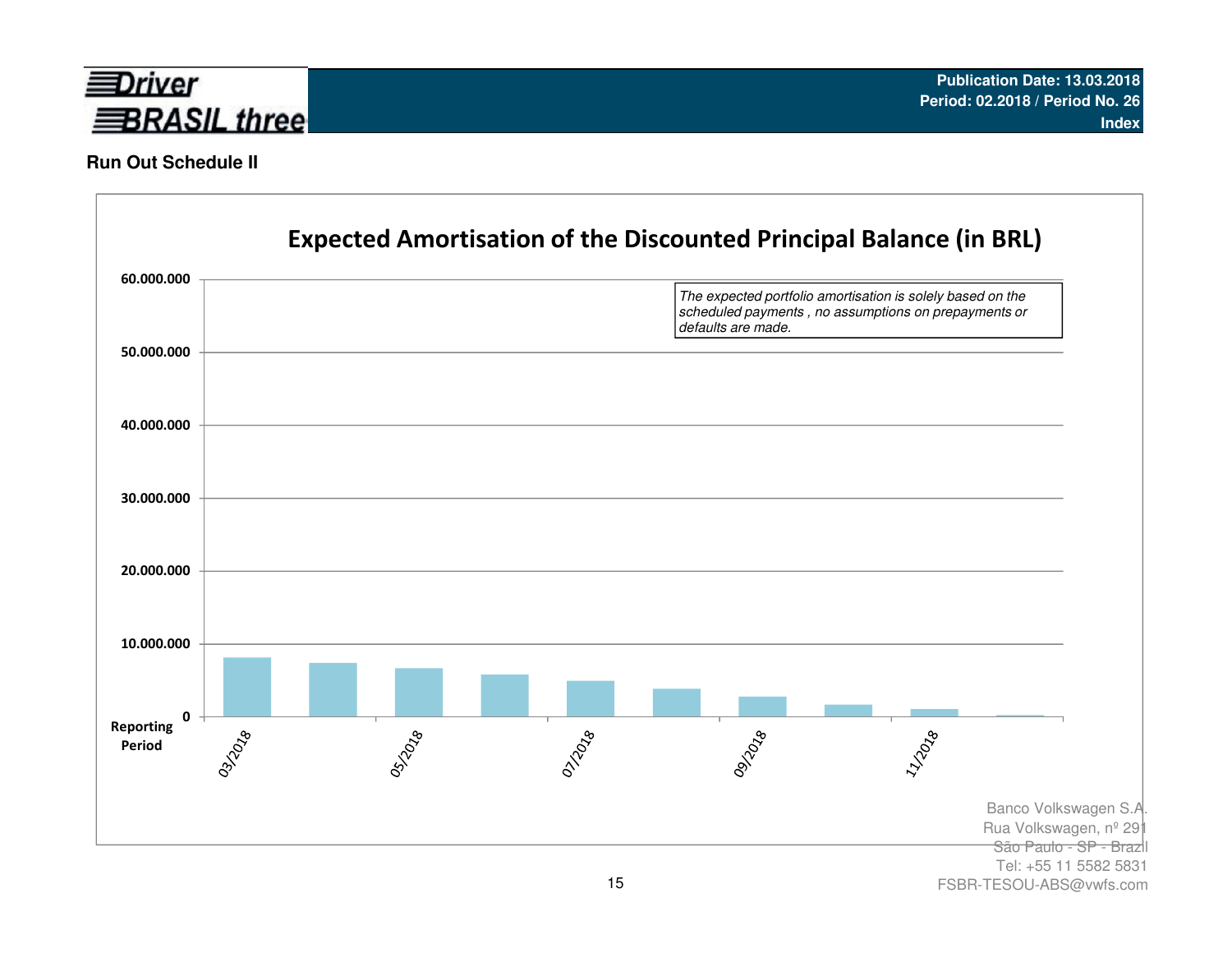## **BRASIL** three

**Publication Date: 13.03.2018 Period: 02.2018 / Period No. 26Index**

### **Overview Outstanding Contracts**

| <b>Principal Balance</b>             |
|--------------------------------------|
| 68.363.102.98                        |
| 46.553.551.54                        |
| 21.809.551.44                        |
| 15.358 R\$<br>12.029 R\$<br>3.329 RS |

| Walk b/w BOP and EOP    | <b>Number of</b><br><b>Contracts</b> |
|-------------------------|--------------------------------------|
| <b>Early Settlement</b> | 317                                  |
| Write-Off               | 36                                   |
| End of Term             | 1.030                                |
| Renegotiation           |                                      |
| Total                   | 1.384                                |

| <b>Total Portfolio as of Beginning of Period</b> |                                                                |                          |               | <b>Type of Car</b> |            |                          |                     |     |                                                                                                                                                       | <b>Customer Type</b> |        |                          |                  |     |                          |  |
|--------------------------------------------------|----------------------------------------------------------------|--------------------------|---------------|--------------------|------------|--------------------------|---------------------|-----|-------------------------------------------------------------------------------------------------------------------------------------------------------|----------------------|--------|--------------------------|------------------|-----|--------------------------|--|
|                                                  |                                                                |                          |               |                    |            | <b>New Vehicle</b>       | <b>Used Vehicle</b> |     |                                                                                                                                                       |                      | Retail | Corporate                |                  |     |                          |  |
| <b>Contract Status Development</b>               | Number of Outstanding Discounted Number of<br><b>Contracts</b> | <b>Principal Balance</b> |               | <b>Contracts</b>   |            | <b>Principal Balance</b> | <b>Contracts</b>    |     | Outstanding Discounted Number of Outstanding Discounted Number of Outstanding Discounted Number of Outstanding Discounted<br><b>Principal Balance</b> | <b>Contracts</b>     |        | <b>Principal Balance</b> | <b>Contracts</b> |     | <b>Principal Balance</b> |  |
| Current                                          | 11.275 R\$                                                     |                          | 44.986.260.96 | 9.527 R\$          |            | 39.091.983.73            | 1.748 R\$           |     | 5.894.277.23                                                                                                                                          | 10.640 R\$           |        | 41.674.191.87            | 635 R\$          |     | 3.312.069.09             |  |
| Early Settlement                                 | 20.956 R\$                                                     |                          |               | 18.180 R\$         |            |                          | 2.776 R\$           |     |                                                                                                                                                       | 19.267 R\$           |        |                          | 1.689 R\$        |     |                          |  |
| Delinquent                                       | 2.138 R\$                                                      |                          | 10.837.687.34 | 1.665 R\$          |            | 8.744.946.28             | 473 R\$             |     | 2.092.741.06                                                                                                                                          | 1.987 R\$            |        | 9.705.218.26             | 151 R\$          |     | 1.132.469.08             |  |
| Write Off                                        | 312 R\$                                                        |                          |               | 244                |            |                          | 68                  |     |                                                                                                                                                       | 280                  |        |                          | 32               |     |                          |  |
| End of Term                                      | 42,508 R\$                                                     |                          |               | 38.959             | <b>R\$</b> | $\sim$                   | 3.549 R\$           |     | $\sim$                                                                                                                                                | 37.121 R\$           |        | $\sim$                   | 5.387 R\$        |     | $\sim$                   |  |
| Renegotiation                                    | 246 R\$                                                        |                          |               | 217                | R\$        |                          | 29                  | R\$ |                                                                                                                                                       | 232                  | R\$    |                          | 14               | R\$ |                          |  |
| <b>Total</b>                                     | 15,358 RS                                                      |                          | 68.363.102.98 | 12.882 R\$         |            | 58.605.322.64            | $2.476$ R\$         |     | 9.757.780.34                                                                                                                                          | 14.476 R\$           |        | 62.840.000.41            | 882 R\$          |     | 5.523.102,57             |  |

|                                    | <b>Total Portfolio as of End of Period</b> |                    |                          |                  |     |                          | <b>Type of Car</b>  |         |                                                                                                                                                                                                                         | <b>Customer Type</b> |     |                          |                  |        |                          |  |
|------------------------------------|--------------------------------------------|--------------------|--------------------------|------------------|-----|--------------------------|---------------------|---------|-------------------------------------------------------------------------------------------------------------------------------------------------------------------------------------------------------------------------|----------------------|-----|--------------------------|------------------|--------|--------------------------|--|
|                                    |                                            | <b>New Vehicle</b> |                          |                  |     |                          | <b>Used Vehicle</b> |         | Retail                                                                                                                                                                                                                  |                      |     | Corporate                |                  |        |                          |  |
| <b>Contract Status Development</b> | Number of<br><b>Contracts</b>              |                    | <b>Principal Balance</b> | <b>Contracts</b> |     | <b>Principal Balance</b> | <b>Contracts</b>    |         | Outstanding Discounted Number of Outstanding Discounted Number of Outstanding Discounted Number of Outstanding Discounted Number of Outstanding Discounted Number of Outstanding Discounted<br><b>Principal Balance</b> | <b>Contracts</b>     |     | <b>Principal Balance</b> | <b>Contracts</b> |        | <b>Principal Balance</b> |  |
| Current                            | 8.668 R\$                                  |                    | 31.043.984.89            | 7.301            | R\$ | 26.919.841.01            | 1.367               | R\$     | 4.124.143.88                                                                                                                                                                                                            | 8.203 R\$            |     | 28.914.478.22            | 465 R\$          |        | 2.129.506.67             |  |
| Early Settlement                   | 21.273 R\$                                 |                    |                          | 18.441 R\$       |     |                          | 2.832 R\$           |         |                                                                                                                                                                                                                         | 19.568 R\$           |     |                          | 1.705 R\$        |        |                          |  |
| Delinquent                         | 3.361 R\$                                  |                    | 15.509.566,65            | 2.716 R\$        |     | 12.987.847.34            |                     | 645 R\$ | 2.521.719.31                                                                                                                                                                                                            | 3.114 R\$            |     | 13.896.932.99            | 247 R\$          |        | 1.612.633.66             |  |
| Write Off                          |                                            | 348 R\$            |                          | 276              |     |                          | 72                  |         |                                                                                                                                                                                                                         | 313                  |     |                          | 35               |        |                          |  |
| End of Term                        | 43.538 R\$                                 |                    |                          | 39.840 R\$       |     |                          | 3.698 R\$           |         |                                                                                                                                                                                                                         | 38.096 R\$           |     |                          | 5.442 R\$        |        |                          |  |
| Renegotiation                      |                                            | 247 R\$            |                          | 218              | R\$ |                          |                     | 29 R\$  |                                                                                                                                                                                                                         | 233                  | R\$ |                          |                  | 14 R\$ |                          |  |
| <b>Total</b>                       | 12.029 RS                                  |                    | 46.553.551.54            | 10.017 R\$       |     | 39.907.688.35            | 2.012 R\$           |         | 6.645.863.19                                                                                                                                                                                                            | 11.317 R\$           |     | 42.811.411.21            | 712 R\$          |        | 3.742.140.33             |  |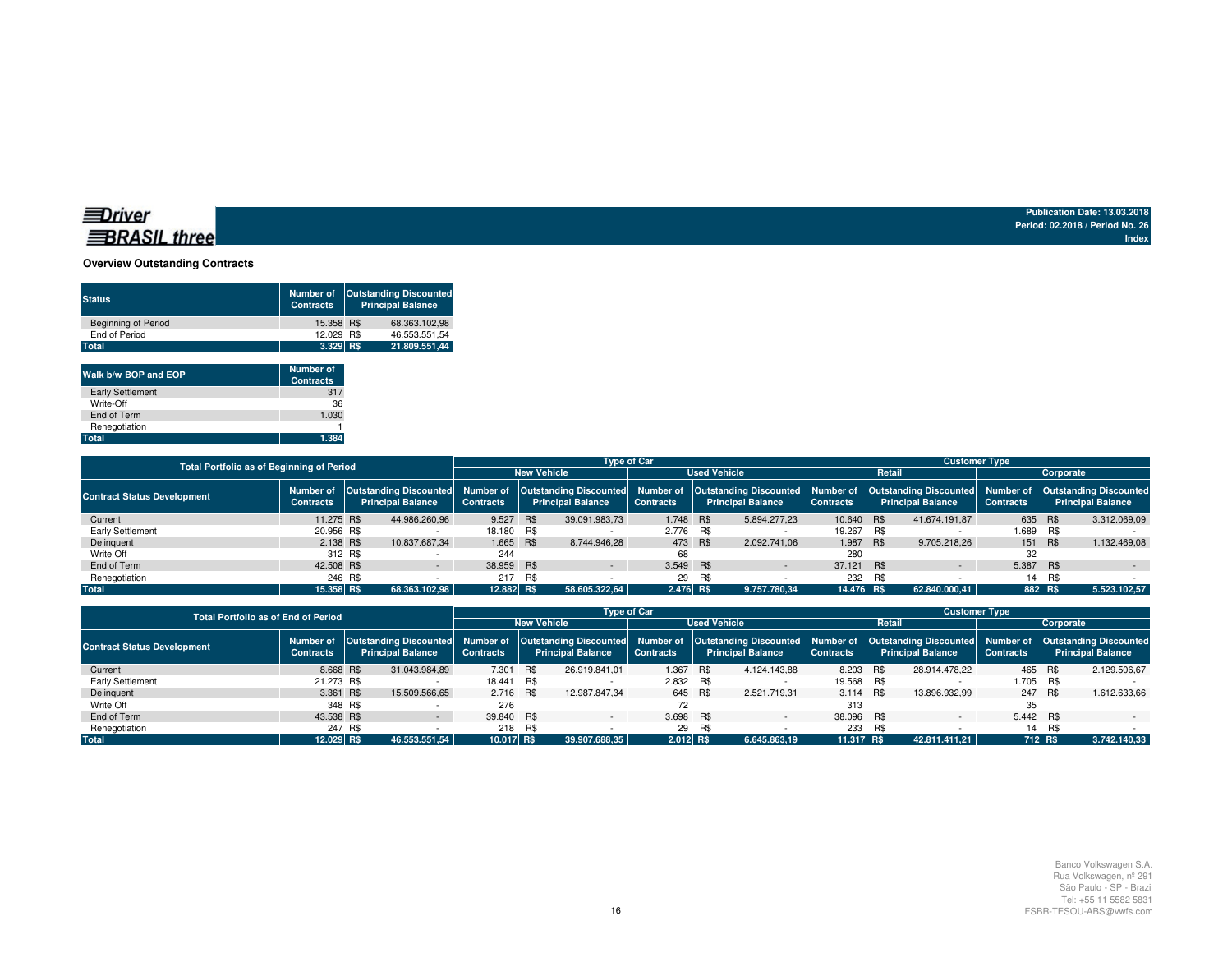## $\equiv$ Driver **BRASIL three**

#### **Delinquencies**

|                            | <b>Delinquent Contracts</b>   |                                   |            |                                                           |                                                                       |                              |         | <b>Type of Car</b>                                         |                              |        |                                                    | <b>Customer Type</b>                 |        |                                                           |                               |           |                                                           |  |
|----------------------------|-------------------------------|-----------------------------------|------------|-----------------------------------------------------------|-----------------------------------------------------------------------|------------------------------|---------|------------------------------------------------------------|------------------------------|--------|----------------------------------------------------|--------------------------------------|--------|-----------------------------------------------------------|-------------------------------|-----------|-----------------------------------------------------------|--|
|                            |                               |                                   |            |                                                           |                                                                       |                              |         | <b>New Vehicle</b>                                         | <b>Used Vehicle</b>          |        |                                                    |                                      | Retail |                                                           |                               | Corporate |                                                           |  |
| <b>Delinquency Profile</b> | Number of<br><b>Contracts</b> | Percentage of<br><b>Contracts</b> |            | <b>Outstanding Discounted</b><br><b>Principal Balance</b> | <b>Percentage of</b><br><b>Discounted</b><br><b>Principal Balance</b> | Number o<br><b>Contracts</b> |         | <b>Outstanding Discounted,</b><br><b>Principal Balance</b> | Number o<br><b>Contracts</b> |        | Outstanding Discounted<br><b>Principal Balance</b> | <b>Number of</b><br><b>Contracts</b> |        | <b>Outstanding Discounted</b><br><b>Principal Balance</b> | Number of<br><b>Contracts</b> |           | <b>Outstanding Discounted</b><br><b>Principal Balance</b> |  |
| from $1 - 14$ days         | 2.769                         | 83.23%                            | <b>R\$</b> | 2.048.147.51                                              | 54,83%                                                                | 2.263 R\$                    |         | 1.728.059.29                                               | 506 R\$                      |        | 320.088.22                                         | 2.586 R\$                            |        | 1.854.349.19                                              | 183 R\$                       |           | 193.798,32                                                |  |
| from $15 - 30$ days        |                               | $0.00\%$                          | R\$        |                                                           | $0.00\%$                                                              |                              |         |                                                            |                              |        |                                                    |                                      |        |                                                           |                               |           |                                                           |  |
| from $31 - 60$ days        | 50                            | 1.50% R\$                         |            | 68.265.99                                                 | 1,83%                                                                 |                              | 40 R\$  | 54.782.42                                                  |                              | 10 R\$ | 13.483.57                                          | 44 R\$                               |        | 58.615.90                                                 |                               | 6 R\$     | 9.650,09                                                  |  |
| from $61 - 90$ days        | 125                           | 3,76% R\$                         |            | 186.226,90                                                | 4,99%                                                                 |                              | 92 R\$  | 139.424.61                                                 |                              | 33 R\$ | 46.802,29                                          | 105 R\$                              |        | 150.281.96                                                |                               | 20 R\$    | 35.944,94                                                 |  |
| from 91 - 120 days         | 78                            | 2.34% R\$                         |            | 150.093.03                                                | 4,02%                                                                 |                              | 59 R\$  | 113.987.95                                                 |                              | 19 R\$ | 36,105.08                                          |                                      | 73 R\$ | 130.157.00                                                |                               | 5 R\$     | 19.936.03                                                 |  |
| from 121 - 150 days        | 41                            |                                   | 1,23% R\$  | 106.132,79                                                | 2,84%                                                                 |                              | 33 R\$  | 88.943,25                                                  |                              | 8 R\$  | 17.189.54                                          |                                      | 37 R\$ | 93.630,11                                                 |                               | 4 R\$     | 12.502,68                                                 |  |
| from 151 - 180 days        | 43                            | 1.29% R\$                         |            | 125.934.03                                                | 3,37%                                                                 |                              | 31 R\$  | 101.327.97                                                 |                              | 12 R\$ | 24,606.06                                          |                                      | 40 R\$ | 104.886.28                                                |                               | 3 R\$     | 21.047.75                                                 |  |
| from 181 - 360 days        | 31                            | 0.93% R\$                         |            | 90.638,53                                                 | 2,43%                                                                 |                              | 22 R\$  | 71.476.07                                                  |                              | 9 R\$  | 19.162.46                                          |                                      | 29 R\$ | 76.405.33                                                 |                               | 2 R\$     | 14.233.20                                                 |  |
| from 361 - 720 days        | 190                           | 5.71% R\$                         |            | 959.912.66                                                | 25,70%                                                                |                              | 148 R\$ | 794.941.44                                                 |                              | 42 R\$ | 164.971.22                                         | 167 R\$                              |        | 807.761.20                                                |                               | 23 R\$    | 152.151,46                                                |  |
| <b>Total</b>               | 3.327                         | 100.00% R\$                       |            | 3.735.351.44                                              | 100,00%                                                               | 2.688 R\$                    |         | 3.092.943.00                                               | 639 R\$                      |        | 642.408.44                                         | $3.081$ R\$                          |        | 3.276.086.97                                              | 246 RS                        |           | 459.264,47                                                |  |



**Publication Date: 13.03.2018Period: 02.2018 / Period No. 26**

**Index**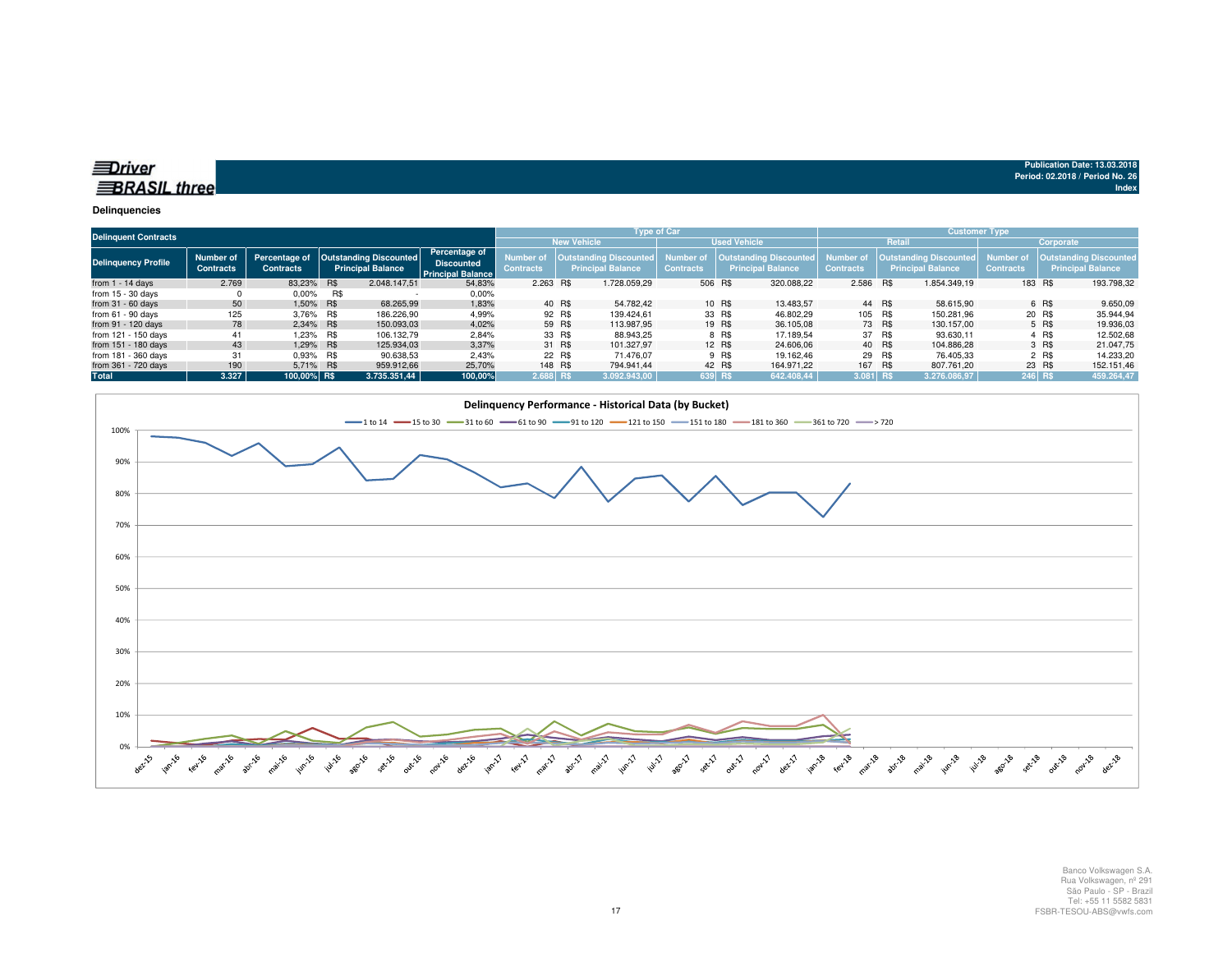

# **Recoveries**

| <b>Relevant Pool-Cut Data</b>      |                  |  |  |  |  |  |  |  |
|------------------------------------|------------------|--|--|--|--|--|--|--|
| Number of Contracts                | 59.260           |  |  |  |  |  |  |  |
| <b>Outstanding Nominal Balance</b> | 1.257.875.331.98 |  |  |  |  |  |  |  |

| $(+)$<br>Outstanding<br>Nominal Balance at<br>Day of Write Off | (-)<br><b>Prior</b><br>Transactions/<br><b>Negotiations</b> | $(-)$<br><b>Recoveries</b> | $(-)$                           | $(=)$<br><b>Discounts for Current Outstanding</b><br>for Current Period   Current Period   Nominal Balance |
|----------------------------------------------------------------|-------------------------------------------------------------|----------------------------|---------------------------------|------------------------------------------------------------------------------------------------------------|
| R\$                                                            | R\$                                                         | R\$                        | R\$<br>$\overline{\phantom{0}}$ | R\$                                                                                                        |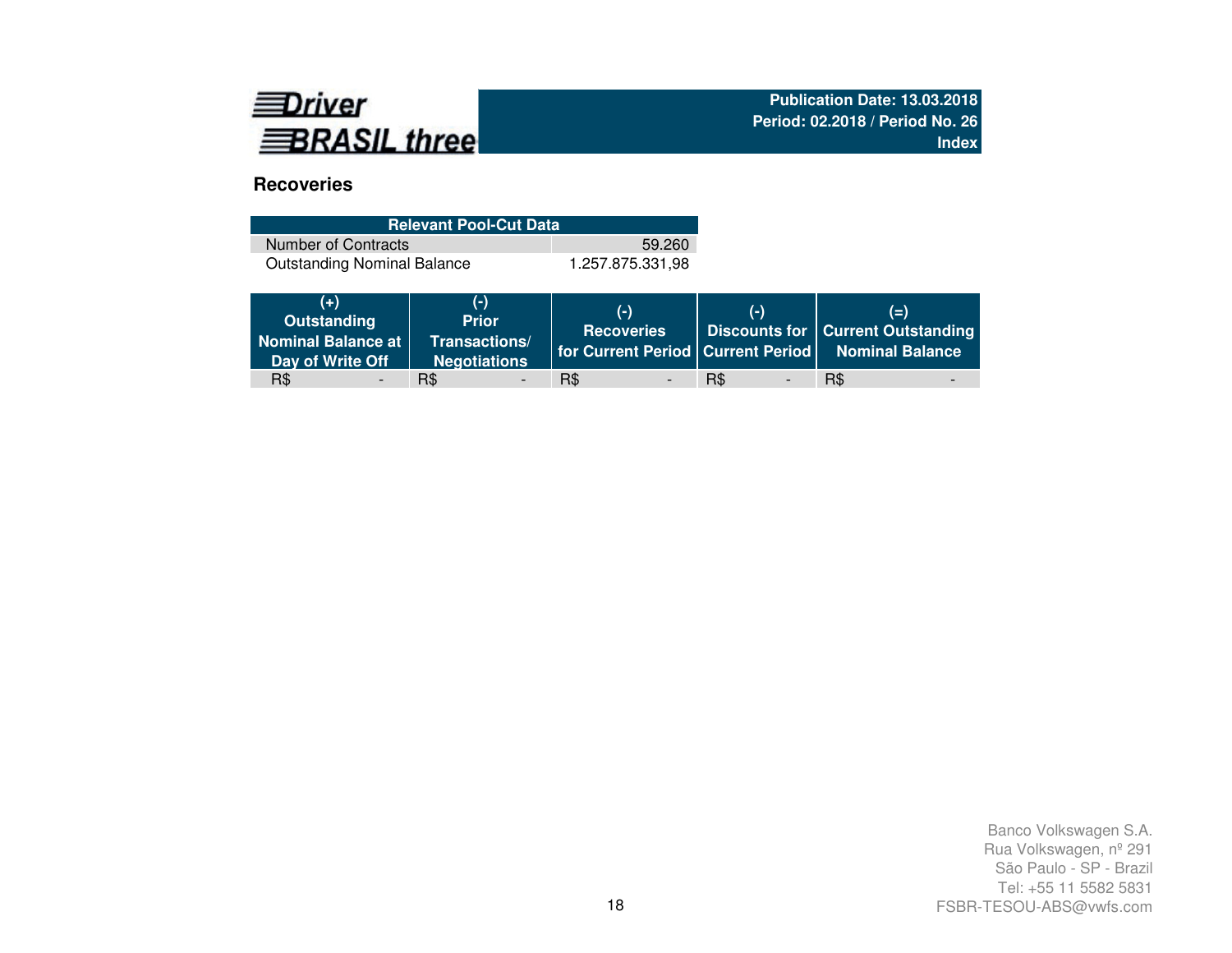**Pool Data I**

|                                                         |                               | <b>Total Porfolio</b> |  |                                                                  |                                                                   |            |        |                          | <b>Type of Car</b> |        |                                                                                                       | <b>Customer Type</b> |         |                                                                  |                               |                                                           |  |
|---------------------------------------------------------|-------------------------------|-----------------------|--|------------------------------------------------------------------|-------------------------------------------------------------------|------------|--------|--------------------------|--------------------|--------|-------------------------------------------------------------------------------------------------------|----------------------|---------|------------------------------------------------------------------|-------------------------------|-----------------------------------------------------------|--|
|                                                         |                               |                       |  |                                                                  |                                                                   |            |        | <b>New Vehicle</b>       |                    |        | <b>Used Vehicle</b>                                                                                   |                      | Retail  |                                                                  | Corporate                     |                                                           |  |
| <b>Distribution by</b><br><b>Contract Concentration</b> | Number of<br><b>Contracts</b> | <b>Contracts</b>      |  | Percentage of Outstanding Discounted<br><b>Principal Balance</b> | Percentage of<br><b>Discounted</b><br>Principal<br><b>Balance</b> | Contracts  |        | <b>Principal Balance</b> | <b>Contracts</b>   |        | Number of   Outstanding Discounted   Number of   Outstanding Discounted  <br><b>Principal Balance</b> | <b>Contracts</b>     |         | Number of   Outstanding Discounted  <br><b>Principal Balance</b> | Number of<br><b>Contracts</b> | <b>Outstanding Discounted</b><br><b>Principal Balance</b> |  |
|                                                         | 11.557                        | 96.08% R\$            |  | 44.422.941.40                                                    | 95.42%                                                            | 9.578 R\$  |        | 37.917.878.84            | 1.979 R\$          |        | 6.505.062,56                                                                                          | 11.046 R\$           |         | 41.688.734.63                                                    | 511                           | 2.734.207                                                 |  |
| $2 - 3$                                                 | 434                           | 3.61% R\$             |  | 1.917.527.19                                                     | 4,12%                                                             | 401 R\$    |        | 1.776.726.56             |                    | 33 R\$ | 140.800,63                                                                                            | 271 R\$              |         | 1.122.676,58                                                     | 163                           | 794.851                                                   |  |
| $4 - 5$                                                 | 21                            | $0.17\%$ R\$          |  | 124.676,97                                                       | 0,27%                                                             |            | 21 R\$ | 124.676.97               |                    | 0 R\$  |                                                                                                       |                      | 0 R\$   |                                                                  | 21                            | 124.677                                                   |  |
| $6 - 10$                                                |                               | $0.08\%$ R\$          |  | 65.115.71                                                        | 0,14%                                                             |            | 10 R\$ | 65.115.71                |                    | 0 R\$  |                                                                                                       |                      | $0$ R\$ |                                                                  |                               | 65.116                                                    |  |
| >10                                                     |                               | $0.06\%$ R\$          |  | 23.290.27                                                        | 0,05%                                                             |            | 7 R\$  | 23.290.27                |                    | 0 R\$  |                                                                                                       |                      | $0$ R\$ |                                                                  |                               | 23.290                                                    |  |
| <b>Total</b>                                            | 12.029                        | 100.00% R\$           |  | 46.553.551,54                                                    | 100,00%                                                           | 10.017 R\$ |        | 39.907.688.35            | $2.012$ RS         |        | 6.645.863.19                                                                                          | $11.317$ RS          |         | 42.811.411.21                                                    |                               | $712$ RS<br>3.742.140,33                                  |  |

|                                             |                           | Type of Car      |                                                                  |                                                                   |                                      |            |                                                           | <b>Customer Type</b>                 |         |                                                           |                                      |         |                                                           |                                      |         |                                                           |
|---------------------------------------------|---------------------------|------------------|------------------------------------------------------------------|-------------------------------------------------------------------|--------------------------------------|------------|-----------------------------------------------------------|--------------------------------------|---------|-----------------------------------------------------------|--------------------------------------|---------|-----------------------------------------------------------|--------------------------------------|---------|-----------------------------------------------------------|
|                                             |                           |                  | <b>Total Porfolio</b>                                            |                                                                   |                                      |            | <b>New Vehicle</b>                                        |                                      |         | <b>Used Vehicle</b>                                       |                                      |         | Retail                                                    | Corporate                            |         |                                                           |
| <b>Distribution by largest</b><br>customers | Contract<br>Concentration | <b>Contracts</b> | Percentage of Outstanding Discounted<br><b>Principal Balance</b> | Percentage of<br><b>Discounted</b><br>Principal<br><b>Balance</b> | <b>Number of</b><br><b>Contracts</b> |            | <b>Outstanding Discounted</b><br><b>Principal Balance</b> | <b>Number of</b><br><b>Contracts</b> |         | <b>Outstanding Discounted</b><br><b>Principal Balance</b> | <b>Number of</b><br><b>Contracts</b> |         | <b>Outstanding Discounted</b><br><b>Principal Balance</b> | <b>Number of</b><br><b>Contracts</b> |         | <b>Outstanding Discounted</b><br><b>Principal Balance</b> |
|                                             | $\overline{2}$            | 0.02% R\$        | 36.047,52                                                        | 0,08%                                                             |                                      | 2 R\$      | 36.047,52                                                 |                                      | 0 R\$   | $\sim$                                                    |                                      | $0$ R\$ |                                                           |                                      | 2 R\$   | 36.047,52                                                 |
|                                             |                           | 0,01% R\$        | 34.277,73                                                        | 0,07%                                                             |                                      | 1 R\$      | 34.277,73                                                 |                                      | 0 R\$   |                                                           |                                      | R\$     | 34.277,73                                                 |                                      | $0$ R\$ |                                                           |
|                                             |                           | 0.01% R\$        | 33.380,73                                                        | 0,07%                                                             |                                      | 1 R\$      | 33.380,73                                                 |                                      | 0 R\$   | $\sim$                                                    |                                      | 0 R\$   | $\sim$                                                    |                                      | 1 R\$   | 33.380,73                                                 |
|                                             |                           | 0,01% R\$        | 28.111,87                                                        | 0,06%                                                             |                                      | 1 R\$      | 28.111,87                                                 |                                      | $0$ R\$ | ٠                                                         |                                      | 0 R\$   |                                                           |                                      | 1 R\$   | 28.111,87                                                 |
|                                             |                           | 0.01% R\$        | 26.945,38                                                        | 0,06%                                                             |                                      | 1 R\$      | 26.945,38                                                 |                                      | 0 R\$   | $\sim$                                                    |                                      | 0 R\$   | $\sim$                                                    |                                      | 1 R\$   | 26.945,38                                                 |
|                                             |                           | 0,01% R\$        | 25.967,09                                                        | 0,06%                                                             |                                      | 1 R\$      | 25.967,09                                                 |                                      | 0 R\$   |                                                           |                                      | R\$     | 25.967,09                                                 |                                      | $0$ R\$ |                                                           |
|                                             |                           | 0.01% R\$        | 24.422,44                                                        | 0,05%                                                             |                                      | 1 R\$      | 24.422,44                                                 |                                      | 0 R\$   | $\sim$                                                    |                                      | R\$     | 24.422,44                                                 |                                      | 0 R\$   | $\overline{a}$                                            |
|                                             |                           | $0,01\%$ R\$     | 22.918,58                                                        | 0.05%                                                             |                                      | <b>R\$</b> | 22.918,58                                                 |                                      | 0 R\$   |                                                           |                                      | R\$     | 22.918,58                                                 |                                      | $0$ R\$ |                                                           |
|                                             |                           | 0,01% R\$        | 22.784,42                                                        | 0,05%                                                             |                                      | 1 R\$      | 22.784,42                                                 |                                      | 0 R\$   | $\sim$                                                    |                                      | R\$     | 22.784,42                                                 |                                      | $0$ R\$ |                                                           |
|                                             |                           | 0.01% R\$        | 22.173,82                                                        | 0,05%                                                             |                                      | 1 R\$      | 22.173,82                                                 |                                      | 0 R\$   |                                                           |                                      | R\$     | 22.173,82                                                 |                                      | $0$ R\$ |                                                           |
| 11                                          |                           | 0.01% R\$        | 22.027,42                                                        | 0,05%                                                             |                                      | 1 R\$      | 22.027.42                                                 |                                      | 0 R\$   | $\sim$                                                    |                                      | R\$     | 22.027,42                                                 |                                      | 0 R\$   | $\sim$                                                    |
| 12                                          |                           | 0.01% R\$        | 21.771,32                                                        | 0,05%                                                             |                                      | 1 R\$      | 21.771,32                                                 |                                      | 0 R\$   |                                                           |                                      | R\$     | 21.771,32                                                 |                                      | $0$ R\$ |                                                           |
| 13                                          |                           | 0.01% R\$        | 21.417,28                                                        | 0,05%                                                             |                                      | 1 R\$      | 21.417,28                                                 |                                      | 0 R\$   | $\sim$                                                    |                                      | 0 R\$   | $\sim$                                                    |                                      | 1 R\$   | 21.417,28                                                 |
| 14                                          |                           | 0,01% R\$        | 21.236,27                                                        | 0,05%                                                             |                                      | 1 R\$      | 21.236,27                                                 |                                      | $0$ R\$ |                                                           |                                      | R\$     | 21.236,27                                                 |                                      | $0$ R\$ |                                                           |
| 15                                          |                           | 0.01% R\$        | 21.121,70                                                        | 0,05%                                                             |                                      | $0$ R\$    | ×.                                                        |                                      | R\$     | 21.121,70                                                 |                                      | R\$     | 21.121,70                                                 |                                      | $0$ R\$ |                                                           |
| 16                                          |                           | 0,01% R\$        | 21.100,05                                                        | 0,05%                                                             |                                      | 1 R\$      | 21.100,05                                                 |                                      | 0 R\$   |                                                           |                                      | R\$     | 21.100,05                                                 |                                      | $0$ R\$ |                                                           |
| 17                                          |                           | 0.01% R\$        | 20.803,07                                                        | 0,04%                                                             |                                      | 1 R\$      | 20.803,07                                                 |                                      | 0 R\$   | $\sim$                                                    |                                      | R\$     | 20.803,07                                                 |                                      | 0 R\$   | $\sim$                                                    |
| 18                                          |                           | 0.01% R\$        | 20.770,68                                                        | 0,04%                                                             |                                      | 1 R\$      | 20.770,68                                                 |                                      | 0 R\$   | ٠                                                         |                                      | R\$     | 20.770.68                                                 |                                      | $0$ R\$ |                                                           |
| 19                                          |                           | 0.01% R\$        | 20.714,02                                                        | 0,04%                                                             |                                      | 1 R\$      | 20.714,02                                                 |                                      | 0 R\$   | $\sim$                                                    |                                      | R\$     | 20.714,02                                                 |                                      | $0$ R\$ |                                                           |
| 20                                          |                           | 0.02% R\$        | 20.588,36                                                        | 0,04%                                                             |                                      | 2 R\$      | 20.588,36                                                 |                                      | $0$ R\$ |                                                           |                                      | 0 R\$   |                                                           |                                      | 2 R\$   | 20.588,36                                                 |
| <b>Total 1 - 20</b>                         | 22                        | 0,18% R\$        | 488.579,75                                                       | 1,05%                                                             |                                      | $21$ R\$   | 467.458,05                                                |                                      | $1$ RS  | 21.121,70                                                 |                                      | 14 R\$  | 322.088.61                                                |                                      | 8 RS    | 166.491,14                                                |

**Total 12.029 100,00% R\$ 46.553.551,54 100,00%**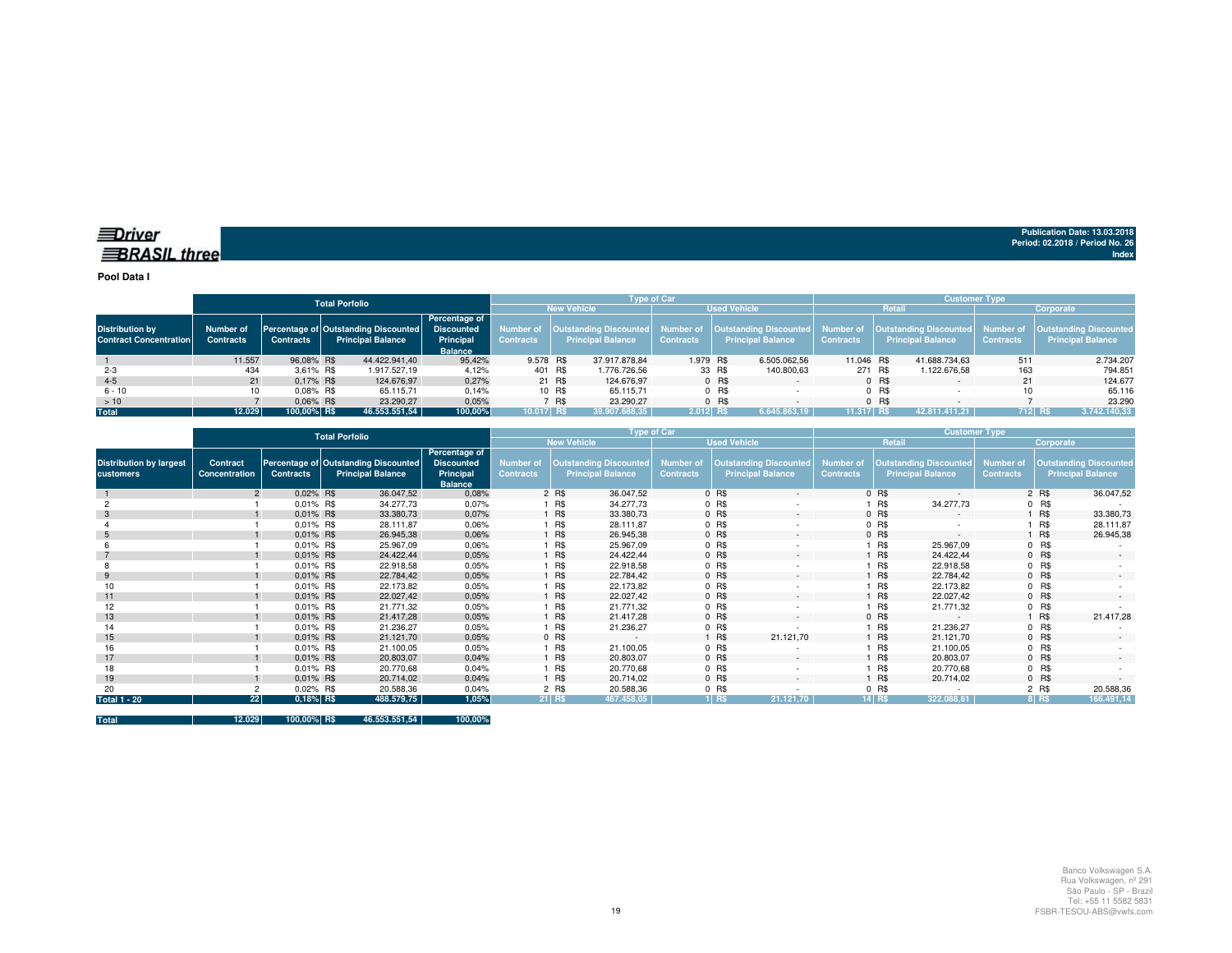#### **Pool Data II**

|                                                                                    |                               |                  | <b>Total Porfolio</b>                                           |                                                                   |                                      |                    |                                                    | <b>Type of Car</b> |                     |                                                                            | <b>Customer Type</b> |        |                                                                     |                  |           |                                                            |
|------------------------------------------------------------------------------------|-------------------------------|------------------|-----------------------------------------------------------------|-------------------------------------------------------------------|--------------------------------------|--------------------|----------------------------------------------------|--------------------|---------------------|----------------------------------------------------------------------------|----------------------|--------|---------------------------------------------------------------------|------------------|-----------|------------------------------------------------------------|
|                                                                                    |                               |                  |                                                                 |                                                                   |                                      | <b>New Vehicle</b> |                                                    |                    | <b>Used Vehicle</b> |                                                                            |                      | Retail |                                                                     |                  | Corporate |                                                            |
| <b>Distribution by</b><br><b>Outstanding Disounted</b><br><b>Principal Balance</b> | Number of<br><b>Contracts</b> | <b>Contracts</b> | Percentage of Oustanding Discounted<br><b>Principal Balance</b> | Percentage of<br><b>Discounted</b><br>Principal<br><b>Balance</b> | <b>Number of</b><br><b>Contracts</b> |                    | Outstanding Discounted<br><b>Principal Balance</b> | <b>Contracts</b>   |                     | Number of   Outstanding Discounted   Number of<br><b>Principal Balance</b> | <b>Contracts</b>     |        | <b>Outstanding Discounted</b> Number of<br><b>Principal Balance</b> | <b>Contracts</b> |           | <b>Outstanding Discounted,</b><br><b>Principal Balance</b> |
| $\le$ = 5000.00                                                                    | 8.727                         | 72.55% R\$       | 22.489.934.62                                                   | 48.31%                                                            | 7.084 R\$                            |                    | 18.397.684.35                                      | 1.643 R\$          |                     | 4.092.250.27                                                               | 8.342 R\$            |        | 21.456.062.09                                                       | 385 R\$          |           | 1.033.872.53                                               |
| 5000.01 < 10000.00                                                                 | 2.948                         | 24.51% R\$       | 19.367.243.29                                                   | 41.60%                                                            | 2.614 R\$                            |                    | 17.253.994.82                                      |                    | 334 R\$             | 2.113.248.47                                                               | 2.681                | R\$    | 17.513.946.58                                                       | 267              | R\$       | 1.853.296.71                                               |
| 10000.01 < 15000.00                                                                | 274                           | 2.28% R\$        | 3.210.009.01                                                    | 6.90%                                                             | 245 R\$                              |                    | 2.878.211.55                                       |                    | 29 R\$              | 331.797.46                                                                 | 234 R\$              |        | 2.737.014.44                                                        |                  | 40 R\$    | 472.994,57                                                 |
| 15000.01 < 20000.00                                                                | 59                            | 0.49% R\$        | 993.572.98                                                      | 2.13%                                                             |                                      | 54 R\$             | 906.127.69                                         |                    | 5 R\$               | 87.445.29                                                                  |                      | 44 R\$ | 741.846.00                                                          |                  | 15 R\$    | 251.726.98                                                 |
| 20000.01 < 25000.00                                                                | 16                            | $0.13\%$ R\$     | 344.108.84                                                      | 0.74%                                                             |                                      | 15 R\$             | 322,987.14                                         |                    | 1 R\$               | 21.121.70                                                                  |                      | 14 R\$ | 302.297.28                                                          |                  | 2 R\$     | 41.811.56                                                  |
| 25000.01 < 30000.00                                                                |                               | 0.02% R\$        | 81.024.34                                                       | 0.17%                                                             |                                      | 3 R\$              | 81.024.34                                          |                    | $0$ R\$             |                                                                            |                      | R\$    | 25.967.09                                                           |                  | 2 R\$     | 55.057.25                                                  |
| 30000.01 < 40000.00                                                                | $\overline{2}$                | $0.02\%$ R\$     | 67.658.46                                                       | 0.15%                                                             |                                      | 2 R\$              | 67.658.46                                          |                    | 0 R\$               | $\overline{\phantom{a}}$                                                   |                      | R\$    | 34,277,73                                                           |                  | ∣ R\$     | 33.380,73                                                  |
| 40000.01 < 50000.00                                                                |                               | $0.00\%$ R\$     |                                                                 | 0,00%                                                             |                                      |                    |                                                    |                    |                     |                                                                            |                      |        |                                                                     |                  |           |                                                            |
| 50000.01 < 60000.00                                                                |                               | $0.00\%$ R\$     |                                                                 | 0.00%                                                             |                                      |                    |                                                    |                    |                     |                                                                            |                      |        |                                                                     |                  |           |                                                            |
| <b>Total</b>                                                                       | 12.029                        | 100,00% R\$      | 46.553.551,54                                                   | 100,00%                                                           | 10.017 R\$                           |                    | 39.907.688.35                                      | 2.012 RS           |                     | 6.645.863.19                                                               | 11.317 RS            |        | 42.811.411.21                                                       | $712$ RS         |           | 3.742.140.33                                               |

| <b>Statistics</b>                                |     |           |
|--------------------------------------------------|-----|-----------|
| Minimum Outstanding Discounted Principal Balance | R\$ | 0.01      |
| Maximum Outstanding Discounted Principal Balance | R\$ | 34.277.73 |
| Average Outstanding Discounted Principal Balance | R\$ | 3.870.11  |

|                                                                                  | <b>Total Porfolio</b>         |                  |                                                                 |                                                                   |                                      | <b>Type of Car</b>                                 |                               | <b>Customer Type</b>                                         |                  |                                                    |                               |                                                           |  |
|----------------------------------------------------------------------------------|-------------------------------|------------------|-----------------------------------------------------------------|-------------------------------------------------------------------|--------------------------------------|----------------------------------------------------|-------------------------------|--------------------------------------------------------------|------------------|----------------------------------------------------|-------------------------------|-----------------------------------------------------------|--|
|                                                                                  |                               |                  |                                                                 |                                                                   |                                      | <b>New Vehicle</b>                                 |                               | <b>Used Vehicle</b>                                          |                  | Retail                                             |                               | <b>Corporate</b>                                          |  |
| <b>Distribution by Original</b><br><b>Discounted Principal</b><br><b>Balance</b> | Number of<br><b>Contracts</b> | <b>Contracts</b> | Percentage of Oustanding Discounted<br><b>Principal Balance</b> | Percentage of<br><b>Discounted</b><br>Principal<br><b>Balance</b> | <b>Number of</b><br><b>Contracts</b> | Outstanding Discounted<br><b>Principal Balance</b> | Number of<br><b>Contracts</b> | Outstanding Discounted Number of<br><b>Principal Balance</b> | <b>Contracts</b> | Outstanding Discounted<br><b>Principal Balance</b> | Number of<br><b>Contracts</b> | <b>Outstanding Discounted</b><br><b>Principal Balance</b> |  |
| $\leq 5000,00$                                                                   |                               | $0.03\%$ R\$     | 3.259,84                                                        | 0,01%                                                             |                                      | 2 R\$<br>1.147.44                                  |                               | 2 R\$<br>2.112.40                                            |                  | 4 R\$<br>3.259.84                                  |                               | 0 R\$                                                     |  |
| 5000.01 < 10000.00                                                               | 213                           | .77% R\$         | 282.343.03                                                      | 0,61%                                                             |                                      | 94 R\$<br>116.454.43                               | 119 R\$                       | 165.888.60                                                   | 212 R\$          | 280.664.33                                         |                               | R\$<br>1.678,70                                           |  |
| 10000.01 < 15000.00                                                              | 1.083                         | 9.00% R\$        | 2.092.305.96                                                    | 4.49%                                                             | 638 R\$                              | 1.156.726.25                                       | 445 R\$                       | 935.579.71                                                   | 1.061 R\$        | 2.053.475.86                                       | 22 R\$                        | 38.830,10                                                 |  |
| 15000.01 < 20000.00                                                              | 2.777                         | 23.09% R\$       | 7.114.666.13                                                    | 15.28%                                                            | 2.117 R\$                            | 5.200.476.86                                       | 660 R\$                       | 1.914.189.27                                                 | 2.708 R\$        | 6.920.908.61                                       | 69 R\$                        | 193.757.52                                                |  |
| 20000.01 < 25000.00                                                              | 3.038                         | 25.26% R\$       | 10.496.488.68                                                   | 22,55%                                                            | 2.594 R\$                            | 8.869.460.91                                       | 444 R\$                       | 1.627.027.77                                                 | 2.903 R\$        | 10.008.113.20                                      | 135 R\$                       | 488.375.48                                                |  |
| 25000,01 < 30000,00                                                              | 2.349                         | 19.53% R\$       | 10.041.698.13                                                   | 21,57%                                                            | 2.171 R\$                            | 9.183.671.66                                       | 178 R\$                       | 858.026.47                                                   | 2.195 R\$        | 9.337.607.39                                       | 154 R\$                       | 704.090,74                                                |  |
| 30000.01 < 40000.00                                                              | 1.816                         | 15.10% R\$       | 9.960.924.29                                                    | 21.40%                                                            | 1.708 R\$                            | 9.299.373.96                                       | 108 R\$                       | 661.550.33                                                   | 1.615 R\$        | 8.747.539.58                                       | 201 R\$                       | 1.213.384,71                                              |  |
| 40000.01 < 50000.00                                                              | 446                           | 3.71% R\$        | 3.451.793.11                                                    | 7.41%                                                             | 414 R\$                              | 3.185.208.08                                       | 32 R\$                        | 266.585,03                                                   | 383 R\$          | 3.012.257.40                                       | 63 R\$                        | 439.535.71                                                |  |
| 50000.01 < 60000.00                                                              | 144                           | 1,20% R\$        | 1.301.342.07                                                    | 2.80%                                                             | 133 R\$                              | 1.215.989.36                                       | 11 R\$                        | 85.352.71                                                    | 116 R\$          | 1.087.387.15                                       | 28 R\$                        | 213.954.92                                                |  |
| 60000.01 < 70000.00                                                              | 69                            | 0.57% R\$        | 720.344.54                                                      | 1,55%                                                             |                                      | 63 R\$<br>665,880.18                               |                               | 6 R\$<br>54.464.36                                           |                  | 55 R\$<br>580.238.33                               | 14 R\$                        | 140.106.21                                                |  |
| 70000,01 < 80000,00                                                              | 47                            | 0.39% R\$        | 525.148.20                                                      | 1.13%                                                             |                                      | 43 R\$<br>492.209.02                               |                               | 4 R\$<br>32.939.18                                           |                  | 33 R\$<br>359.195.95                               | 14 R\$                        | 165.952.25                                                |  |
| >80000,00                                                                        | 43                            | 0.36% R\$        | 563.237.56                                                      | 1.21%                                                             |                                      | 40 R\$<br>521.090.20                               |                               | 3 R\$<br>42.147.36                                           |                  | 32 R\$<br>420.763.57                               | 11 R\$                        | 142.473.99                                                |  |
| <b>Total</b>                                                                     | 12.029                        | 100,00% R\$      | 46.553.551.54                                                   | 100,00%                                                           | 10.017 R\$                           | 39.907.688.35                                      | 2.012 RS                      | 6.645.863,19                                                 | 11.317 R\$       | 42.811.411.21                                      | 712 R\$                       | 3.742.140,33                                              |  |

| <b>Statistics</b>                |            |            |
|----------------------------------|------------|------------|
| Minimum Original Nominal Balance | R\$        | 2.652.60   |
| Maximum Original Nominal Balance | R\$        | 329.161.20 |
| Average Original Nominal Balance | <b>R\$</b> | 32.411.56  |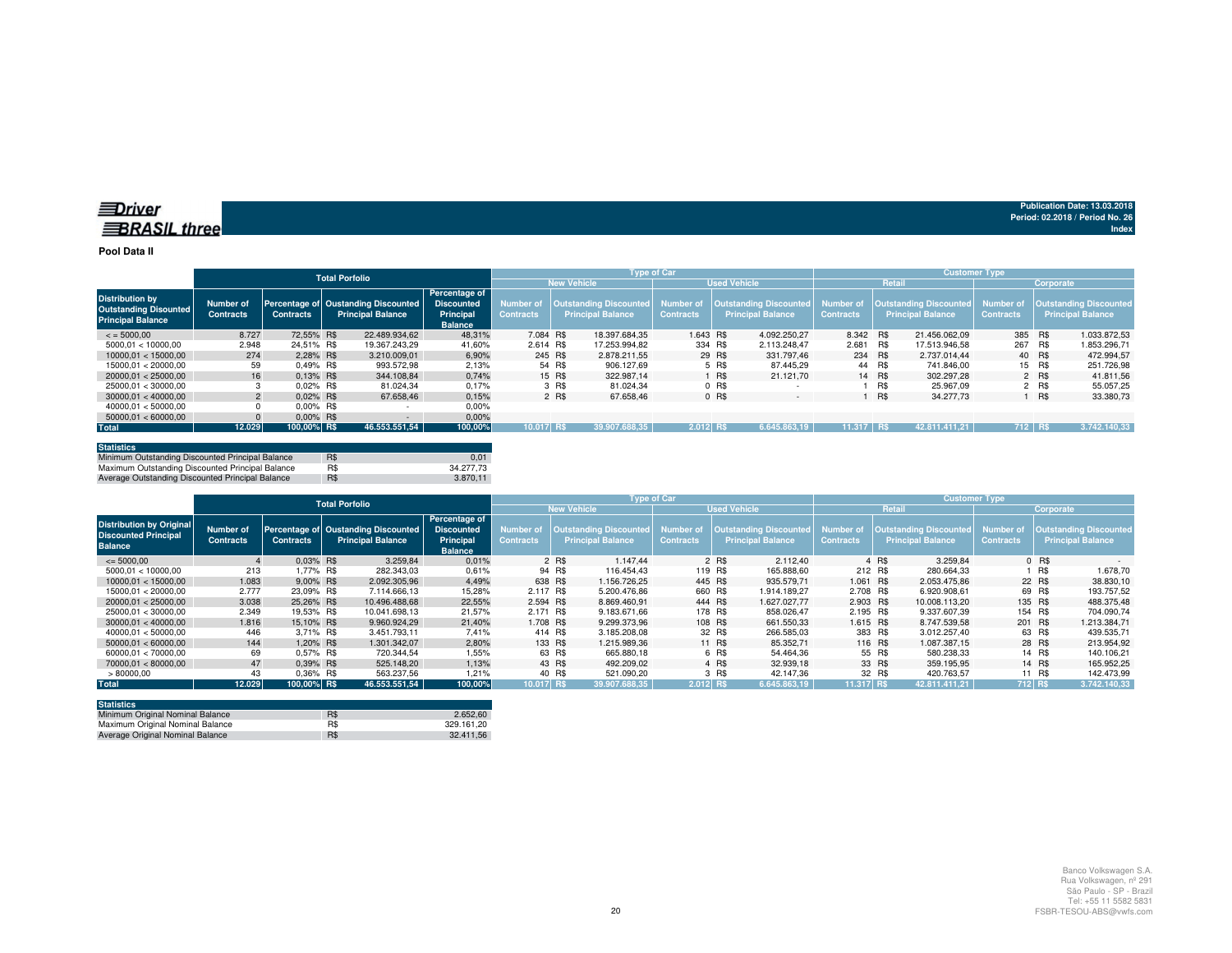| <b>EDriver</b>      |  |
|---------------------|--|
| <b>BRASIL three</b> |  |

#### **Pool Data III**

|                                         |                               | <b>Total Porfolio</b> |  |                                                                 |                                                                          |                  |        | <b>Type of Car</b>       |                  |       |                          | <b>Customer Type</b> |                          |                  |                                                                                                                                                                         |  |  |
|-----------------------------------------|-------------------------------|-----------------------|--|-----------------------------------------------------------------|--------------------------------------------------------------------------|------------------|--------|--------------------------|------------------|-------|--------------------------|----------------------|--------------------------|------------------|-------------------------------------------------------------------------------------------------------------------------------------------------------------------------|--|--|
|                                         |                               |                       |  |                                                                 |                                                                          |                  |        | <b>New Vehicle</b>       |                  |       | <b>Used Vehicle</b>      |                      | <b>Retail</b>            | Corporate        |                                                                                                                                                                         |  |  |
| <b>Distribution by Original</b><br>Term | Number of<br><b>Contracts</b> | <b>Contracts</b>      |  | Percentage of Oustanding Discounted<br><b>Principal Balance</b> | <b>Percentage of</b><br><b>Discounted</b><br>Principal<br><b>Balance</b> | <b>Contracts</b> |        | <b>Principal Balance</b> | <b>Contracts</b> |       | <b>Principal Balance</b> | <b>Contracts</b>     | <b>Principal Balance</b> | <b>Contracts</b> | Number of  Outstanding Discounted  Number of  Outstanding Discounted  Number of  Outstanding Discounted  Number of  Outstanding Discounted <br><b>Principal Balance</b> |  |  |
| $01 - 12$                               |                               |                       |  |                                                                 |                                                                          |                  |        |                          |                  |       |                          |                      |                          |                  |                                                                                                                                                                         |  |  |
| $13 - 24$                               | 13                            | $0.11\%$ R\$          |  | 36.700,71                                                       | 0.08%                                                                    |                  | 11 R\$ | 33.282,38                |                  | 2 R\$ | 3.418.33                 |                      | 33.254                   |                  | 3.447                                                                                                                                                                   |  |  |
| $25 - 36$                               | 5.269                         | 43.80% R\$            |  | 18.311.013.66                                                   | 39,33%                                                                   | 4.409 R\$        |        | 15.619.700.10            | 860 R\$          |       | 2.691.313.56             | 4.787                | 15.810.425               | 482              | 2.500.588                                                                                                                                                               |  |  |
| 37 - 48                                 | 4.388                         | 36.48% R\$            |  | 19.509.490.24                                                   | 41.91%                                                                   | 3.418 R\$        |        | 16.269.759.03            | 970 R\$          |       | 3.239.731.21             | 4.203                | 18.460.976               | 185              | 1.048.515                                                                                                                                                               |  |  |
| $49 - 60$                               | 2.359                         | 19.61% R\$            |  | 8.696.346.93                                                    | 18,68%                                                                   | 2.179 R\$        |        | 7.984.946.84             | 180 R\$          |       | 711.400.09               | 2.318                | 8.506.756                | 41               | 189.591                                                                                                                                                                 |  |  |
| <b>Total</b>                            | 12.029                        | 100,00% R\$           |  | 46.553.551,54                                                   | 100,00%                                                                  | 10.017 R\$       |        | 39.907.688,35            | $2.012$ RS       |       | 6.645.863,19             | 11.317 R\$           | 42.811.411.21            |                  | <b>712 RS</b><br>3.742.140,33                                                                                                                                           |  |  |

| 45.4 |
|------|
|      |

|                        |                  |                  | <b>Total Porfolio</b>               |                   |                  | <b>Type of Car</b>       |                     | <b>Customer Type</b>                                              |                  |        |                                  |                  |                               |  |
|------------------------|------------------|------------------|-------------------------------------|-------------------|------------------|--------------------------|---------------------|-------------------------------------------------------------------|------------------|--------|----------------------------------|------------------|-------------------------------|--|
|                        |                  |                  |                                     |                   |                  | <b>New Vehicle</b>       | <b>Used Vehicle</b> |                                                                   | <b>Retail</b>    |        | Corporate                        |                  |                               |  |
|                        |                  |                  |                                     | Percentage of     |                  |                          |                     |                                                                   |                  |        |                                  |                  |                               |  |
| <b>Distribution by</b> | Number of        |                  | Percentage of Oustanding Discounted | <b>Discounted</b> | <b>Number of</b> |                          |                     | Outstanding Discounted Number of Outstanding Discounted Number of |                  |        | Outstanding Discounted Number of |                  | <b>Quistanding Discounted</b> |  |
| <b>Remaining Term</b>  | <b>Contracts</b> | <b>Contracts</b> | <b>Principal Balance</b>            | Principal         | <b>Contracts</b> | <b>Principal Balance</b> | <b>Contracts</b>    | <b>Principal Balance</b>                                          | <b>Contracts</b> |        | <b>Principal Balance</b>         | <b>Contracts</b> | Principal Balance             |  |
|                        |                  |                  |                                     | <b>Balance</b>    |                  |                          |                     |                                                                   |                  |        |                                  |                  |                               |  |
| $01 - 12$              | 11.933           | 99.20% R\$       | 45.318.308,31                       | 97,35%            | 9.944 R\$        | 38.892.185.97            | 1.989 R\$           | 6.426.122.34                                                      | 11.233 R\$       |        | 41.776.129.49                    |                  | 3.542.178.82<br>700 R\$       |  |
| $13 - 24$              | 96               | 0.80% R\$        | 1.235.243,23                        | 2,65%             |                  | 73 R\$<br>1.015.502,38   |                     | 23 R\$<br>219.740,85                                              |                  | 84 R\$ | 1.035.281.72                     |                  | 12 R\$<br>199.961,51          |  |
| $25 - 36$              |                  | $0.00\%$ R\$     | $\sim$                              | $0.00\%$          |                  |                          |                     |                                                                   |                  |        |                                  |                  |                               |  |
| $37 - 48$              |                  |                  |                                     |                   |                  |                          |                     |                                                                   |                  |        |                                  |                  |                               |  |
| $49 - 60$              |                  |                  |                                     |                   |                  |                          |                     |                                                                   |                  |        |                                  |                  |                               |  |
| <b>Total</b>           | 12.029           | 100,00% R\$      | 46.553.551,54                       | 100,00%           | 10.017 R\$       | 39.907.688.35            | $2.012$ RS          | 6.645.863,19                                                      | 11.317 RS        |        | 42.811.411.21                    | 712 RS           | 3.742.140,33                  |  |
|                        |                  |                  |                                     |                   |                  |                          |                     |                                                                   |                  |        |                                  |                  |                               |  |

| <b>Statistics</b>               |     |
|---------------------------------|-----|
| Minimum Remaining Term          |     |
| Maximum Remaining Term          |     |
| Weighted Average Remaining Term | 6.8 |
|                                 |     |

|                                            | <b>Total Porfolio</b>         |                  |                                                                 |                                                                          |                               |                          | <b>Type of Car</b> |                                                                                                                                                              | <b>Customer Type</b> |                          |                  |                      |  |  |
|--------------------------------------------|-------------------------------|------------------|-----------------------------------------------------------------|--------------------------------------------------------------------------|-------------------------------|--------------------------|--------------------|--------------------------------------------------------------------------------------------------------------------------------------------------------------|----------------------|--------------------------|------------------|----------------------|--|--|
|                                            |                               |                  |                                                                 |                                                                          |                               | <b>New Vehicle</b>       |                    | <b>Used Vehicle</b>                                                                                                                                          |                      | Retail                   | Corporate        |                      |  |  |
| <b>Distribution by</b><br><b>Seasoning</b> | Number of<br><b>Contracts</b> | <b>Contracts</b> | Percentage of Oustanding Discounted<br><b>Principal Balance</b> | <b>Percentage of</b><br><b>Discounted</b><br>Principal<br><b>Balance</b> | Number of<br><b>Contracts</b> | <b>Principal Balance</b> | <b>Contracts</b>   | Outstanding Discounted  Number of  Outstanding Discounted  Number of  Outstanding Discounted  Number of  Outstanding Discounted <br><b>Principal Balance</b> | <b>Contracts</b>     | <b>Principal Balance</b> | <b>Contracts</b> | Principal Balance    |  |  |
| $01 - 12$                                  |                               |                  |                                                                 |                                                                          |                               |                          |                    |                                                                                                                                                              |                      |                          |                  |                      |  |  |
| 13 - 24                                    | 59                            | $0.49\%$ R\$     | 612.878.62                                                      | 1,32%                                                                    |                               | 46 R\$<br>515.146.37     |                    | 13 R\$<br>97.732.25                                                                                                                                          |                      | 47 R\$<br>459.964.10     |                  | 12 R\$<br>152.914,52 |  |  |
| $25 - 36$                                  | 5.290                         | 43.98% R\$       | 18,434,824.17                                                   | 39.60%                                                                   | 4.415 R\$                     | 15.633.243.22            | 875 R\$            | 2.801.580.95                                                                                                                                                 | 4.810 R\$            | 16.011.617.21            | 480 R\$          | 2.423.206,96         |  |  |
| $37 - 48$                                  | 4.347                         | 36.14% R\$       | 19.082.686.36                                                   | 40.99%                                                                   | 3.400 R\$                     | 16.019.799.93            | 947 R\$            | 3.062.886.43                                                                                                                                                 | 4.167 R\$            | 18.092.460.77            | 180 R\$          | 990.225,59           |  |  |
| $49 - 60$                                  | 2.333                         | 19.39% R\$       | 8.423.162.39                                                    | 18,09%                                                                   | 2.156 R\$                     | 7.739.498.83             | 177 R\$            | 683.663,56                                                                                                                                                   | 2.293 R\$            | 8.247.369.13             |                  | 175.793,26<br>40 R\$ |  |  |
| $61 - 72$                                  |                               |                  |                                                                 |                                                                          |                               |                          |                    |                                                                                                                                                              |                      |                          |                  |                      |  |  |
| <b>Total</b>                               | 12.029                        | 100,00% R\$      | 46.553.551,54                                                   | 100,00%                                                                  | 10.017 R\$                    | 39.907.688.35            | $2.012$ RS         | 6.645.863,19                                                                                                                                                 | 11.317 R\$           | 42.811.411.21            | 712 RS           | 3.742.140,33         |  |  |
|                                            |                               |                  |                                                                 |                                                                          |                               |                          |                    |                                                                                                                                                              |                      |                          |                  |                      |  |  |

| <b>Statistics</b>                 |      |
|-----------------------------------|------|
| Minimum Seasoning                 | 29   |
| Maximum Seasoning                 | 60   |
| <b>Weighted Average Seasoning</b> | 38.6 |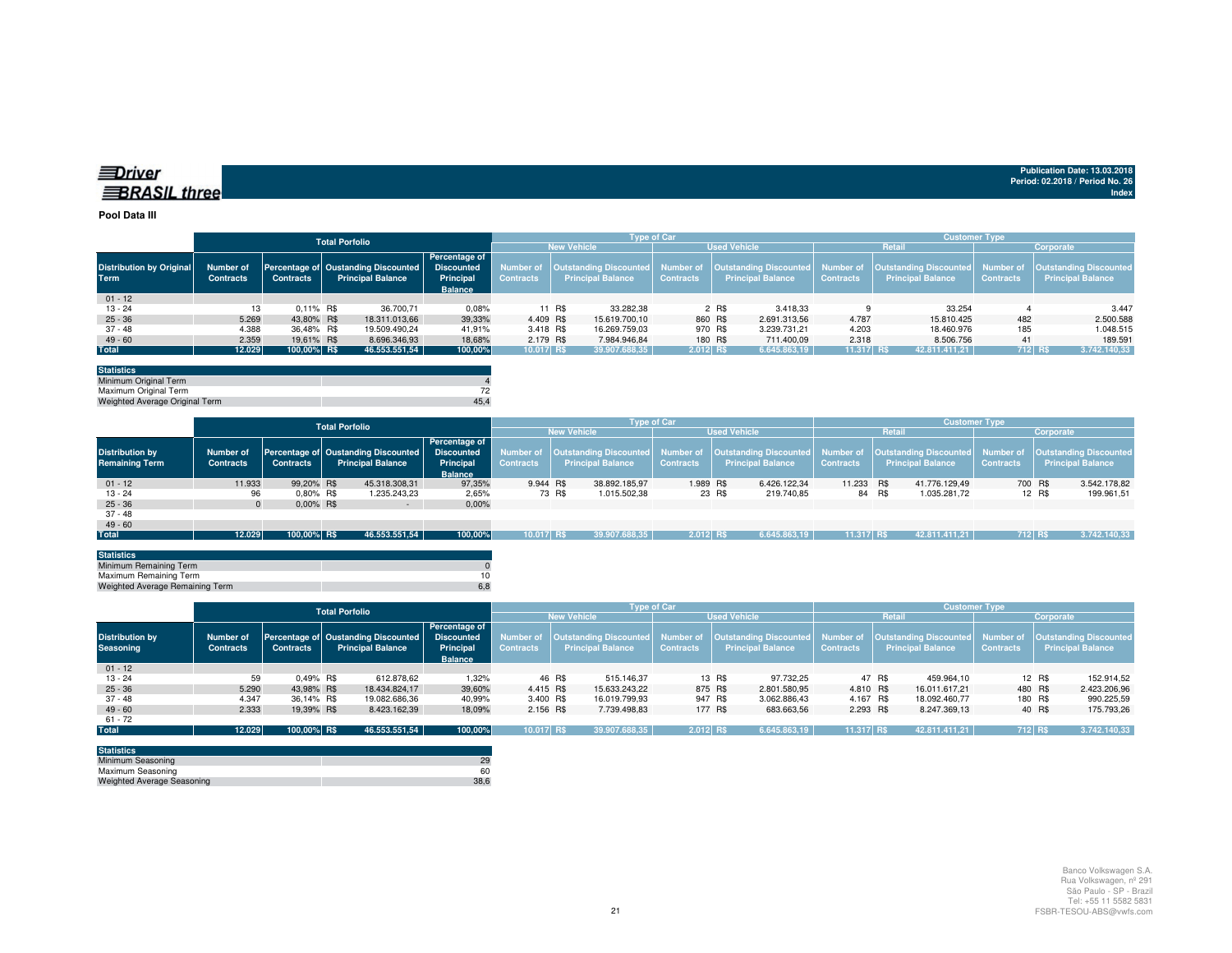## *<u>IDriver</u>* **BRASIL** three

**Publication Date: 13.03.2018Period: 02.2018 / Period No. 26 Index**

**Pool Data IV**

|                              | <b>Total Porfolio</b>         |                  |  |                                                                  |                                                                          | <b>Type of Car</b> |        |                   | <b>Customer Type</b> |       |                                                                                                                                            |                          |               |                          |                               |                                                           |           |
|------------------------------|-------------------------------|------------------|--|------------------------------------------------------------------|--------------------------------------------------------------------------|--------------------|--------|-------------------|----------------------|-------|--------------------------------------------------------------------------------------------------------------------------------------------|--------------------------|---------------|--------------------------|-------------------------------|-----------------------------------------------------------|-----------|
|                              |                               |                  |  |                                                                  |                                                                          | <b>New Vehicle</b> |        |                   | <b>Used Vehicle</b>  |       |                                                                                                                                            |                          | <b>Retail</b> |                          | Corporate                     |                                                           |           |
| <b>Distribution by brand</b> | Number of<br><b>Contracts</b> | <b>Contracts</b> |  | Percentage of Outstanding Discounted<br><b>Principal Balance</b> | <b>Percentage of</b><br><b>Discounted</b><br>Principal<br><b>Balance</b> | <b>Contracts</b>   |        | Principal Balance | <b>Contracts</b>     |       | Number of   Outstanding Discounted   Number of   Outstanding Discounted   Number of   Outstanding Discounted  <br><b>Principal Balance</b> | <b>Contracts</b>         |               | <b>Principal Balance</b> | Number of<br><b>Contracts</b> | <b>Outstanding Discounted</b><br><b>Principal Balance</b> |           |
| <b>AUDI</b>                  | 121                           | 1.01% R\$        |  | 1.070.302.50                                                     | 2.30%                                                                    | 115 R\$            |        | 1.024.082.82      |                      | 6 R\$ | 46.219.68                                                                                                                                  | 111 R\$                  |               | 983.628.14               |                               | 10 R\$                                                    | 86.674,36 |
| <b>SEAT</b>                  |                               |                  |  |                                                                  |                                                                          |                    |        |                   |                      |       |                                                                                                                                            |                          |               |                          |                               |                                                           |           |
| VW C&L                       | 11.106                        | 92.33% R\$       |  | 42.820.101.61                                                    | 91.98%                                                                   | 9.868 R\$          |        | 38.739.828.54     | 1.238 R\$            |       | 4.080.273.07                                                                                                                               | 10.424 R\$               |               | 39.264.697.52            |                               | 682 R\$<br>3.555.404,09                                   |           |
| OTHER BRANDS                 | 802                           | 6.67% R\$        |  | 2.663.147.43                                                     | 5.72%                                                                    |                    | 34 R\$ | 143.776.99        | 768 R\$              |       | 2.519.370.44                                                                                                                               | 782 R\$                  |               | 2.563.085.55             |                               | 20 R\$<br>100.061,88                                      |           |
| Total                        | 12.029                        | 100.00% R\$      |  | 46.553.551.54                                                    | 100,00%                                                                  | 10.017 R\$         |        | 39.907.688.35     | $2.012$ RS           |       | 6.645.863.19                                                                                                                               | \11.317 R\$ <sup>\</sup> |               | 42.811.411.21            |                               | 712 R\$<br>3.742.140,33                                   |           |
|                              |                               |                  |  |                                                                  |                                                                          |                    |        |                   |                      |       |                                                                                                                                            |                          |               |                          |                               |                                                           |           |

|                                                             |                               |                  | <b>Total Porfolio</b>                                            |                                                                   | <b>Type of Car</b>                   |                                                           | <b>Customer Type</b>                 |         |                                                           |                               |            |                                                           |                                      |            |                                                           |
|-------------------------------------------------------------|-------------------------------|------------------|------------------------------------------------------------------|-------------------------------------------------------------------|--------------------------------------|-----------------------------------------------------------|--------------------------------------|---------|-----------------------------------------------------------|-------------------------------|------------|-----------------------------------------------------------|--------------------------------------|------------|-----------------------------------------------------------|
|                                                             |                               |                  |                                                                  |                                                                   |                                      | <b>New Vehicle</b>                                        |                                      |         | <b>Used Vehicle</b>                                       |                               | Retail     |                                                           | Corporate                            |            |                                                           |
| <b>Distribution by</b><br>Geographic<br><b>Distribution</b> | Number of<br><b>Contracts</b> | <b>Contracts</b> | Percentage of Outstanding Discounted<br><b>Principal Balance</b> | Percentage of<br><b>Discounted</b><br>Principal<br><b>Balance</b> | <b>Number of</b><br><b>Contracts</b> | <b>Outstanding Discounted</b><br><b>Principal Balance</b> | <b>Number of</b><br><b>Contracts</b> |         | <b>Outstanding Discounted</b><br><b>Principal Balance</b> | Number of<br><b>Contracts</b> |            | <b>Outstanding Discounted</b><br><b>Principal Balance</b> | <b>Number of</b><br><b>Contracts</b> |            | <b>Outstanding Discounted</b><br><b>Principal Balance</b> |
| AC                                                          | 48                            | 0.40% R\$        | 221.172,54                                                       | 0,48%                                                             |                                      | 38 R\$<br>191.636,15                                      |                                      | 10 R\$  | 29.536,39                                                 |                               | 46 R\$     | 212.097.16                                                |                                      | 2 R\$      | 9.075,38                                                  |
| AL                                                          | 168                           | 1,40% R\$        | 592.948,27                                                       | 1,27%                                                             |                                      | 145 R\$<br>523.192,86                                     |                                      | 23 R\$  | 69.755,41                                                 | 166                           | R\$        | 560.801,37                                                |                                      | 2 R\$      | 32.146,90                                                 |
| AM                                                          | 111                           | 0,92% R\$        | 441.360,41                                                       | 0,95%                                                             |                                      | 98 R\$<br>396.519.31                                      |                                      | 13 R\$  | 44.841,10                                                 |                               | 86 R\$     | 314.444.22                                                |                                      | 25 R\$     | 126.916,19                                                |
| AP                                                          | 53                            | 0,44% R\$        | 251.239.70                                                       | 0,54%                                                             |                                      | 52 R\$<br>248.313.03                                      |                                      | R\$     | 2.926,67                                                  | 52                            | R\$        | 246.181.94                                                |                                      | <b>R\$</b> | 5.057,76                                                  |
| BA                                                          | 505                           | 4,20% R\$        | 1.980.823,68                                                     | 4,25%                                                             | 432 R\$                              | 1.707.713.33                                              |                                      | 73 R\$  | 273.110,35                                                | 478 R\$                       |            | 1.828.773,28                                              |                                      | 27 R\$     | 152.050,40                                                |
| СE                                                          | 380                           | 3,16% R\$        | 1.411.201.89                                                     | 3,03%                                                             | 318 R\$                              | 1.235.383,88                                              |                                      | 62 R\$  | 175.818,01                                                | 370                           | R\$        | 1.363.566,49                                              |                                      | 10 R\$     | 47.635,40                                                 |
| DF                                                          | 264                           | 2,19% R\$        | 1.144.349.51                                                     | 2,46%                                                             | 256 R\$                              | 1.118.686,41                                              |                                      | 8 R\$   | 25.663,10                                                 | 255 R\$                       |            | 1.098.115.75                                              |                                      | 9 R\$      | 46.233,76                                                 |
| ES                                                          | 191                           | 1.59% R\$        | 752.316.20                                                       | 1.62%                                                             |                                      | 164 R\$<br>660.985.48                                     |                                      | 27 R\$  | 91.330,72                                                 | 179 R\$                       |            | 693.756.54                                                |                                      | 12 R\$     | 58.559,66                                                 |
| GO                                                          | 545                           | 4.53% R\$        | 2.085.605.92                                                     | 4,48%                                                             | 446 R\$                              | 1.750.579.07                                              |                                      | 99 R\$  | 335.026,85                                                | 514 R\$                       |            | 1.935.881,98                                              |                                      | 31 R\$     | 149.723,94                                                |
| MA                                                          | 212                           | 1,76% R\$        | 890.537.41                                                       | 1,91%                                                             | 207 R\$                              | 870.653,03                                                |                                      | 5 R\$   | 19.884,38                                                 | 207 R\$                       |            | 870.127,53                                                | 5                                    | R\$        | 20.409,88                                                 |
| <b>MG</b>                                                   | 1.082                         | 8.99% R\$        | 4.042.729.79                                                     | 8,68%                                                             | 914 R\$                              | 3.538.189.87                                              |                                      | 168 R\$ | 504.539.92                                                | 991 R\$                       |            | 3.524.684.00                                              |                                      | 91 R\$     | 518.045,79                                                |
| <b>MS</b>                                                   | 228                           | 1,90% R\$        | 831.684,13                                                       | 1,79%                                                             | 200 R\$                              | 760.347,83                                                |                                      | 28 R\$  | 71.336,30                                                 | 216 R\$                       |            | 782.582.78                                                |                                      | 12 R\$     | 49.101,35                                                 |
| MT                                                          | 175                           | 1,45% R\$        | 705.511,51                                                       | 1,52%                                                             | 156 R\$                              | 639.064,87                                                |                                      | 19 R\$  | 66.446,64                                                 |                               | 165 R\$    | 659.804,74                                                |                                      | 10 R\$     | 45.706,77                                                 |
| PA                                                          | 289                           | 2,40% R\$        | 1.271.309.53                                                     | 2,73%                                                             |                                      | 241 R\$<br>1.098.125,55                                   |                                      | 48 R\$  | 173.183,98                                                | 274                           | <b>R\$</b> | 1.176.453,13                                              |                                      | 15 R\$     | 94.856,40                                                 |
| PB                                                          | 254                           | 2,11% R\$        | 1.004.724,77                                                     | 2,16%                                                             | 235 R\$                              | 946.176,85                                                |                                      | 19 R\$  | 58.547,92                                                 | 248 R\$                       |            | 976.589,22                                                |                                      | 6 R\$      | 28.135,55                                                 |
| PE                                                          | 458                           | 3,81% R\$        | 1.736.930,18                                                     | 3,73%                                                             | 408 R\$                              | 1.605.959,84                                              |                                      | 50 R\$  | 130.970,34                                                | 441                           | R\$        | 1.643.568,39                                              |                                      | 17 R\$     | 93.361,79                                                 |
| PI                                                          | 200                           | 1.66% R\$        | 788,925.20                                                       | 1,69%                                                             | 195 R\$                              | 775.382.21                                                |                                      | 5 R\$   | 13.542.99                                                 | 199                           | R\$        | 786.352.23                                                |                                      | <b>R\$</b> | 2.572,97                                                  |
| <b>PR</b>                                                   | 653                           | 5.43% R\$        | 2.684.512.26                                                     | 5.77%                                                             |                                      | 524 R\$<br>2.306.765.73                                   |                                      | 129 R\$ | 377.746,53                                                | 594                           | R\$        | 2.346.522.82                                              | 59                                   | R\$        | 337.989,44                                                |
| <b>RJ</b>                                                   | 819                           | 6,81% R\$        | 3.313.334,15                                                     | 7,12%                                                             |                                      | 693 R\$<br>2.879.100,06                                   |                                      | 126 R\$ | 434.234,09                                                | 783 R\$                       |            | 3.117.113,62                                              |                                      | 36 R\$     | 196.220,53                                                |
| <b>RN</b>                                                   | 159                           | 1,32% R\$        | 615.008,43                                                       | 1,32%                                                             |                                      | 143 R\$<br>554.493,80                                     |                                      | 16 R\$  | 60.514,63                                                 |                               | 150 R\$    | 547.809,48                                                | 9                                    | R\$        | 67.198,95                                                 |
| <b>RO</b>                                                   | 134                           | 1,11% R\$        | 559.415,35                                                       | 1,20%                                                             | 116 R\$                              | 491.559.44                                                |                                      | 18 R\$  | 67.855.91                                                 | 132 R\$                       |            | 551.612.57                                                |                                      | 2 R\$      | 7.802,78                                                  |
| <b>RR</b>                                                   | 24                            | 0,20% R\$        | 103.309,23                                                       | 0,22%                                                             |                                      | 21 R\$<br>93.104,31                                       |                                      | 3 R\$   | 10.204,92                                                 | 21                            | R\$        | 91.676.84                                                 |                                      | 3 R\$      | 11.632,39                                                 |
| <b>RS</b>                                                   | 874                           | 7,27% R\$        | 3.082.830.67                                                     | 6,62%                                                             |                                      | 731 R\$<br>2.664.466,13                                   |                                      | 143 R\$ | 418.364,54                                                | 807 R\$                       |            | 2.763.488.26                                              |                                      | 67 R\$     | 319.342,41                                                |
| SC                                                          | 904                           | 7,52% R\$        | 3.461.055,07                                                     | 7,43%                                                             |                                      | 750 R\$<br>2.936.137,09                                   |                                      | 154 R\$ | 524.917.98                                                | 852                           | R\$        | 3.209.573,03                                              | 52                                   | R\$        | 251.482,04                                                |
| <b>SE</b>                                                   | 135                           | 1,12% R\$        | 552.071.20                                                       | 1,19%                                                             | 113 R\$                              | 475.937.77                                                |                                      | 22 R\$  | 76.133,43                                                 | 127 R\$                       |            | 508.511.25                                                |                                      | 8 R\$      | 43.559,95                                                 |
| <b>SP</b>                                                   | 3.084                         | 25.64% R\$       | 11.731.947,70                                                    | 25,20%                                                            | 2.344 R\$                            | 9.161.141.08                                              |                                      | 740 R\$ | 2.570.806.62                                              | 2.892 R\$                     |            | 10.733.555,73                                             |                                      | 192 R\$    | 998.391,97                                                |
| <b>TO</b>                                                   | 80                            | 0.67% R\$        | 296.696,84                                                       | 0,64%                                                             |                                      | 77 R\$<br>278.073,37                                      |                                      | 3 R\$   | 18.623,47                                                 |                               | 72 R\$     | 267.766.86                                                |                                      | 8 R\$      | 28.929,98                                                 |
| <b>Total</b>                                                | 12.029                        | 100,00% R\$      | 46.553.551.54                                                    | 100.00%                                                           | 10.017 RS                            | 39.907.688.35                                             | 2.012 RS                             |         | 6.645.863.19                                              | 11.317 RS                     |            | 42.811.411.21                                             | 712 RS                               |            | 3.742.140.33                                              |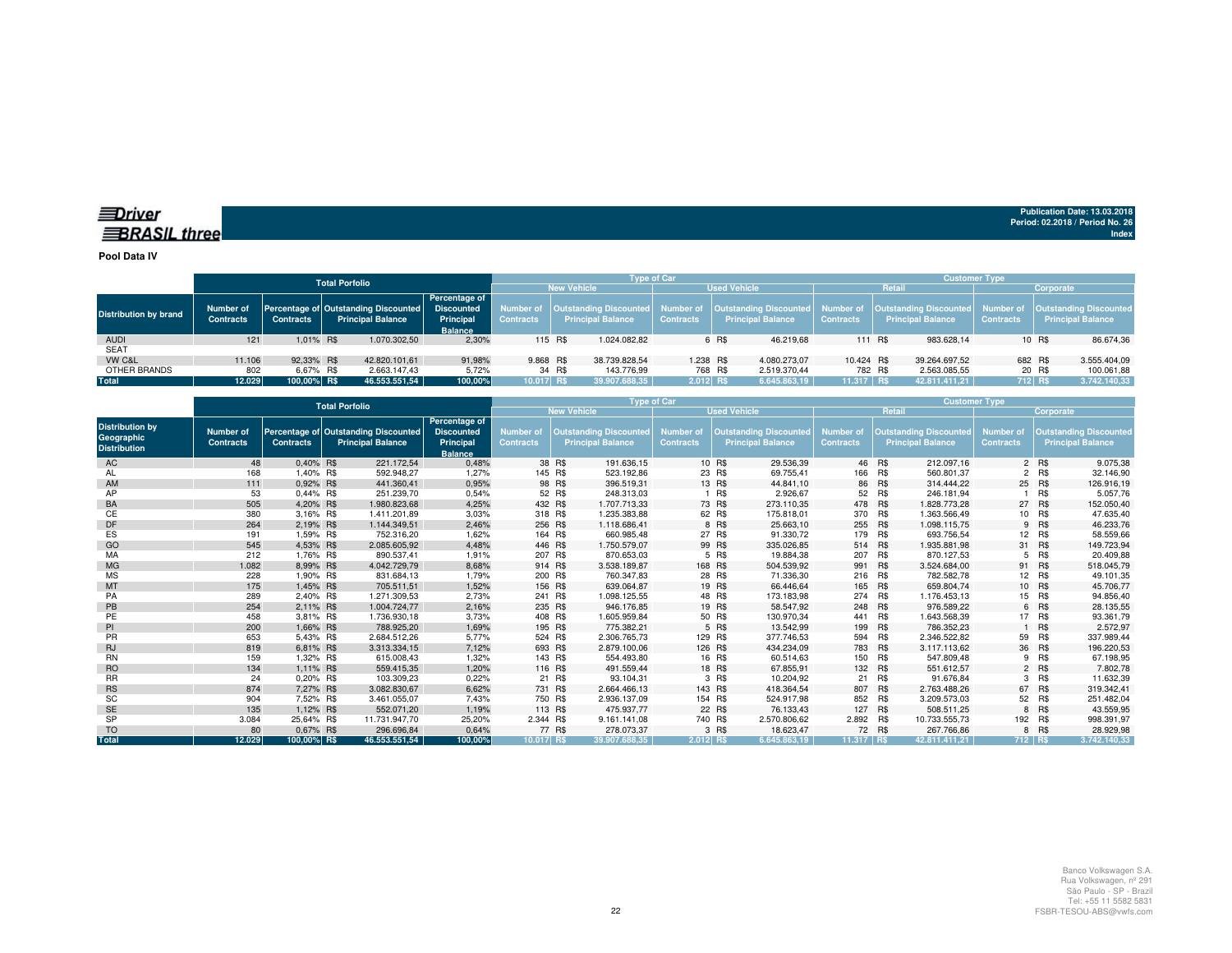| <b>EDriver</b>      | Publication Date: 13.03.2018    |
|---------------------|---------------------------------|
|                     | Period: 02.2018 / Period No. 26 |
| <b>BRASIL three</b> | Index                           |
|                     |                                 |

#### **Pool Data V**

|                                         |                     | <b>Total Porfolio</b>                |                                   |                                                              |                                                                   |                               | <b>Type of Car</b> |                                                                     |                               | <b>Customer Type</b> |                                                              |                               |         |                                                                     |                                      |          |                                                              |
|-----------------------------------------|---------------------|--------------------------------------|-----------------------------------|--------------------------------------------------------------|-------------------------------------------------------------------|-------------------------------|--------------------|---------------------------------------------------------------------|-------------------------------|----------------------|--------------------------------------------------------------|-------------------------------|---------|---------------------------------------------------------------------|--------------------------------------|----------|--------------------------------------------------------------|
|                                         |                     |                                      |                                   |                                                              |                                                                   |                               |                    | <b>New Vehicle</b>                                                  |                               |                      | <b>Used Vehicle</b>                                          |                               |         | <b>Retail</b>                                                       | Corporate                            |          |                                                              |
| <b>Distribution by Brand</b><br>& Model | <b>Model</b>        | <b>Number of</b><br><b>Contracts</b> | Percentage of<br><b>Contracts</b> | Outstanding<br><b>Discounted Principal</b><br><b>Balance</b> | Percentage of<br><b>Discounted</b><br>Principal<br><b>Balance</b> | Number of<br><b>Contracts</b> |                    | <b>Outstanding</b><br><b>Discounted Principal</b><br><b>Balance</b> | Number of<br><b>Contracts</b> |                      | Outstanding<br><b>Discounted Principal</b><br><b>Balance</b> | Number of<br><b>Contracts</b> |         | <b>Outstanding</b><br><b>Discounted Principal</b><br><b>Balance</b> | <b>Number of</b><br><b>Contracts</b> |          | Outstanding<br><b>Discounted Principal</b><br><b>Balance</b> |
| VW                                      | <b>AMAROK</b>       | 120                                  | 1,00% R\$                         | 1.210.521,09                                                 | 2,60%                                                             |                               | 104 R\$            | 1.060.824,31                                                        |                               | 16 R\$               | 149.696,78                                                   |                               | 78 R\$  | 766.986,85                                                          |                                      | 42 R\$   | 443.534,24                                                   |
|                                         | <b>BORA</b>         | $\overline{2}$                       | 0,02% R\$                         | 5.107,28                                                     | 0,01%                                                             |                               | 0 R\$              |                                                                     |                               | 2 R\$                | 5.107,28                                                     |                               | 2 R\$   | 5.107,28                                                            |                                      | 0 R\$    |                                                              |
|                                         | <b>CROSSFOX</b>     | 129                                  | 1,07% R\$                         | 615.102,93                                                   | 1,32%                                                             |                               | 90 R\$             | 466.262,41                                                          |                               | 39 R\$               | 148.840,52                                                   |                               | 124 R\$ | 595.618,40                                                          |                                      | 5 R\$    | 19.484,53                                                    |
|                                         | <b>FOX</b>          | 2.737                                | 22,75% R\$                        | 9.937.797,91                                                 | 21,35%                                                            | 2.495 R\$                     |                    | 9.159.283,43                                                        |                               | 242 R\$              | 778.514,48                                                   | 2.650 R\$                     |         | 9.520.689,34                                                        |                                      | 87 R\$   | 417.108,57                                                   |
|                                         | <b>FUSCA</b>        |                                      | 0.01% R\$                         | 5.925,60                                                     | 0,01%                                                             |                               | 1 R\$              | 5.925,60                                                            |                               | 0 R\$                |                                                              |                               | 1 R\$   | 5.925,60                                                            |                                      | 0 R\$    |                                                              |
|                                         | GOL                 | 4.130                                | 34,33% R\$                        | 14.361.762,92                                                | 30,85%                                                            | 3.635 R\$                     |                    | 12.999.677,42                                                       |                               | 495 R\$              | 1.362.085,50                                                 | 3.944 R\$                     |         | 13.531.354,61                                                       |                                      | 186 R\$  | 830.408,31                                                   |
|                                         | <b>GOLF</b>         | 90                                   | 0,75% R\$                         | 685.048,12                                                   | 1,47%                                                             |                               | 64 R\$             | 567.830,83                                                          |                               | 26 R\$               | 117.217,29                                                   |                               | 85 R\$  | 635.437,13                                                          |                                      | 5 R\$    | 49.610,99                                                    |
|                                         | <b>JETTA</b>        | 89                                   | 0,74% R\$                         | 670.944,13                                                   | 1,44%                                                             |                               | 70 R\$             | 568.643,33                                                          |                               | 19 R\$               | 102.300,80                                                   |                               | 81 R\$  | 624.481,49                                                          |                                      | 8 R\$    | 46.462,64                                                    |
|                                         | <b>KOMBI</b>        | 19                                   | 0,16% R\$                         | 68.423,05                                                    | 0,15%                                                             |                               | 5 R\$              | 21.277,38                                                           |                               | 14 R\$               | 47.145,67                                                    |                               | 17 R\$  | 59.137,93                                                           |                                      | 2 R\$    | 9.285,12                                                     |
|                                         | <b>NEW BEETLE</b>   | $\overline{4}$                       | 0.03% R\$                         | 14.821,91                                                    | 0,03%                                                             |                               | 0 R\$              |                                                                     |                               | 4 R\$                | 14.821,91                                                    |                               | 4 R\$   | 14.821,91                                                           |                                      | 0 R\$    |                                                              |
|                                         | <b>PARATI</b>       | 11                                   | 0.09% R\$                         | 32.935,04                                                    | 0,07%                                                             |                               | 0 R\$              | $\sim$ $\sim$                                                       |                               | 11 R\$               | 32.935,04                                                    |                               | 11 R\$  | 32.935,04                                                           |                                      | 0 R\$    |                                                              |
|                                         | <b>PASSAT</b>       |                                      | 0,01% R\$                         | 6.666,08                                                     | 0,01%                                                             |                               | 1 R\$              | 6.666,08                                                            |                               | 0 R\$                |                                                              |                               | 1 R\$   | 6.666,08                                                            |                                      | 0 R\$    |                                                              |
|                                         | <b>POLO</b>         | 63                                   | 0.52% R\$                         | 238.778,36                                                   | 0,51%                                                             |                               | 29 R\$             | 130.665,45                                                          |                               | 34 R\$               | 108.112,91                                                   |                               | 60 R\$  | 214.131,79                                                          |                                      | 3 R\$    | 24.646,57                                                    |
|                                         | POLO SEDAN          | 53                                   | 0.44% R\$                         | 303.393,88                                                   | 0,65%                                                             |                               | 22 R\$             | 188.264,28                                                          |                               | 31 R\$               | 115.129,60                                                   |                               | 51 R\$  | 287.583,45                                                          |                                      | 2 R\$    | 15.810,43                                                    |
|                                         | <b>SANTANA</b>      | $\mathbf{0}$                         | 0,00% R\$                         | $\sim$                                                       | 0,00%                                                             |                               | 0 R\$              |                                                                     |                               | 0 R\$                |                                                              |                               | 0 R\$   |                                                                     |                                      | 0 R\$    |                                                              |
|                                         | <b>SAVEIRO</b>      | 900                                  | 7,48% R\$                         | 4.351.043,59                                                 | 9,35%                                                             |                               | 823 R\$            | 4.052.504,01                                                        |                               | 77 R\$               | 298.539,58                                                   | 737 R\$                       |         | 3.461.829,90                                                        |                                      | 163 R\$  | 889.213,69                                                   |
|                                         | <b>SPACECROSS</b>   | 36                                   | 0.30% R\$                         | 163.033,19                                                   | 0,35%                                                             |                               | 28 R\$             | 127.797,30                                                          |                               | 8 R\$                | 35.235,89                                                    |                               | 34 R\$  | 150.103,39                                                          |                                      | 2 R\$    | 12.929,80                                                    |
|                                         | <b>SPACEFOX</b>     | 187                                  | 1,55% R\$                         | 796.782,19                                                   | 1,71%                                                             |                               | 133 R\$            | 611.046,37                                                          |                               | 54 R\$               | 185.735,82                                                   |                               | 175 R\$ | 735.556,48                                                          |                                      | 12 R\$   | 61.225,71                                                    |
|                                         | <b>TIGUAN</b>       | 9                                    | 0.07% R\$                         | 61.156,26                                                    | 0,13%                                                             |                               | 5 R\$              | 23.902,06                                                           |                               | 4 R\$                | 37.254,20                                                    |                               | 8 R\$   | 56.328,22                                                           |                                      | 1 R\$    | 4.828,04                                                     |
|                                         | <b>TOUAREG</b>      | $\Omega$                             | 0.00% R\$                         | $\sim$                                                       | 0,00%                                                             |                               | 0 R\$              | $\sim$                                                              |                               | 0 R\$                | $\sim$                                                       |                               | 0 R\$   | $\sim$                                                              |                                      | 0 R\$    |                                                              |
|                                         | <b>UP</b>           | 1.212                                | 10,08% R\$                        | 4.103.873,86                                                 | 8,82%                                                             | 1.197 R\$                     |                    | 4.042.258,07                                                        |                               | 15 R\$               | 61.615,79                                                    | 1.121 R\$                     |         | 3.743.718,71                                                        |                                      | 91 R\$   | 360.155,15                                                   |
|                                         | VOYAGE              | 1.309                                | 10,88% R\$                        | 5.173.027,28                                                 | 11,11%                                                            | 1.166 R\$                     |                    | 4.707.000,21                                                        |                               | 143 R\$              | 466.027,07                                                   | 1.236 R\$                     |         | 4.802.326,98                                                        |                                      | 73 R\$   | 370.700,30                                                   |
|                                         | OTHER VW            |                                      | 0,03% R\$                         | 13.956,94                                                    | 0,03%                                                             |                               | 0 R\$              |                                                                     |                               | 4 R\$                | 13.956,94                                                    |                               | 4 R\$   | 13.956,94                                                           |                                      | 0 R\$    |                                                              |
| <b>Sub-Total VW</b>                     |                     | 11.106                               | 92,33% R\$                        | 42.820.101,61                                                | 91,98%                                                            | 9.868 RS                      |                    | 38.739.828.54                                                       | 1.238 R\$                     |                      | 4.080.273.07                                                 | 10.424 R\$                    |         | 39.264.697.52                                                       | 682 RS                               |          | 3.555.404.09                                                 |
| Audi                                    | A1                  |                                      | 0.01% R\$                         | 7.625,10                                                     | 0,02%                                                             |                               | 0 R\$              |                                                                     |                               | 1 R\$                | 7.625,10                                                     |                               | 1 R\$   | 7.625,10                                                            |                                      | 0 R\$    |                                                              |
|                                         | A <sub>3</sub>      | 86                                   | 0.71% R\$                         | 653.704,77                                                   | 1,40%                                                             |                               | 82 R\$             | 624.362,96                                                          |                               | 4 R\$                | 29.341,81                                                    |                               | 79 R\$  | 593.390,76                                                          |                                      | 7 R\$    | 60.314,01                                                    |
|                                         | A4                  | $\overline{7}$                       | 0.06% R\$                         | 74.531,06                                                    | 0.16%                                                             |                               | 6 R\$              | 65.278,29                                                           |                               | 1 R\$                | 9.252,77                                                     |                               | 6 R\$   | 69.299,72                                                           |                                      | 1 R\$    | 5.231,34                                                     |
|                                         | A <sub>5</sub>      | 3                                    | 0,02% R\$                         | 32.345,24                                                    | 0,07%                                                             |                               | 3 R\$              | 32.345,24                                                           |                               | 0 R\$                |                                                              |                               | 3 R\$   | 32.345,24                                                           |                                      | 0 R\$    |                                                              |
|                                         | A7                  | $^{\circ}$                           | 0.00% R\$                         | $\sim$                                                       | 0,00%                                                             |                               | 0 R\$              |                                                                     |                               | 0 R\$                |                                                              |                               | 0 R\$   |                                                                     |                                      | 0 R\$    |                                                              |
|                                         | Q3                  | 24                                   | 0,20% R\$                         | 302.096,33                                                   | 0,65%                                                             |                               | 24 R\$             | 302.096,33                                                          |                               | 0 R\$                |                                                              |                               | 22 R\$  | 280.967,32                                                          |                                      | 2 R\$    | 21.129,01                                                    |
|                                         | Q <sub>5</sub>      | $^{\circ}$                           | 0,00% R\$                         | $\sim$                                                       | 0,00%                                                             |                               | 0 R\$              |                                                                     |                               | 0 R\$                |                                                              |                               | 0 R\$   |                                                                     |                                      | $0$ R\$  |                                                              |
|                                         | Q7                  | $\Omega$                             | 0.00% R\$                         | $\sim$                                                       | 0,00%                                                             |                               | 0 R\$              |                                                                     |                               | 0 R\$                |                                                              |                               | 0 R\$   |                                                                     |                                      | $0$ R\$  |                                                              |
|                                         | S <sub>3</sub>      | $\Omega$                             | 0.00% R\$                         | $\sim$                                                       | 0,00%                                                             |                               | 0 R\$              |                                                                     |                               | 0 R\$                |                                                              |                               | 0 R\$   |                                                                     |                                      | 0 R\$    |                                                              |
|                                         | <b>TT</b>           | $\Omega$                             | 0.00% R\$                         | $\sim 10$                                                    | 0,00%                                                             |                               | 0 R\$              |                                                                     |                               | 0 R\$                |                                                              |                               | 0 R\$   |                                                                     |                                      | 0 R\$    |                                                              |
| <b>Sub-Total Audi</b>                   |                     | $121$                                | 1,01% R\$                         | 1.070.302,50                                                 | 2,30%                                                             |                               | 115 R\$            | 1.024.082.82                                                        |                               | 6 R\$                | 46.219.68                                                    | 111 R\$                       |         | 983.628.14                                                          |                                      | $10$ R\$ | 86.674,36                                                    |
| <b>OTHER BRANDS</b>                     | <b>OTHER BRANDS</b> | 802                                  | 6,67% R\$                         | 2.663.147,43                                                 | 5,72%                                                             |                               | 34 R\$             | 143.776,99                                                          |                               | 768 R\$              | 2.519.370,44                                                 | 782 R\$                       |         | 2.563.085,55                                                        |                                      | 20 R\$   | 100.061,88                                                   |
| <b>Sub-Total Other Brands</b>           |                     | 802                                  | 6,67% R\$                         | 2.663.147,43                                                 | 5,72%                                                             |                               | 34 R\$             | 143.776.99                                                          |                               | 768 R\$              | 2.519.370,44                                                 |                               | 782 R\$ | 2.563.085.55                                                        |                                      | 20 R\$   | 100.061.88                                                   |
| <b>Total</b>                            |                     | 12.029                               | 100,00% R\$                       | 46.553.551,54                                                | 100,00%                                                           | 10.017 R\$                    |                    | 39.907.688.35                                                       | 2.012 R\$                     |                      | 6.645.863.19                                                 | 11.317 R\$                    |         | 42.811.411.21                                                       | 712 R\$                              |          | 3.742.140.33                                                 |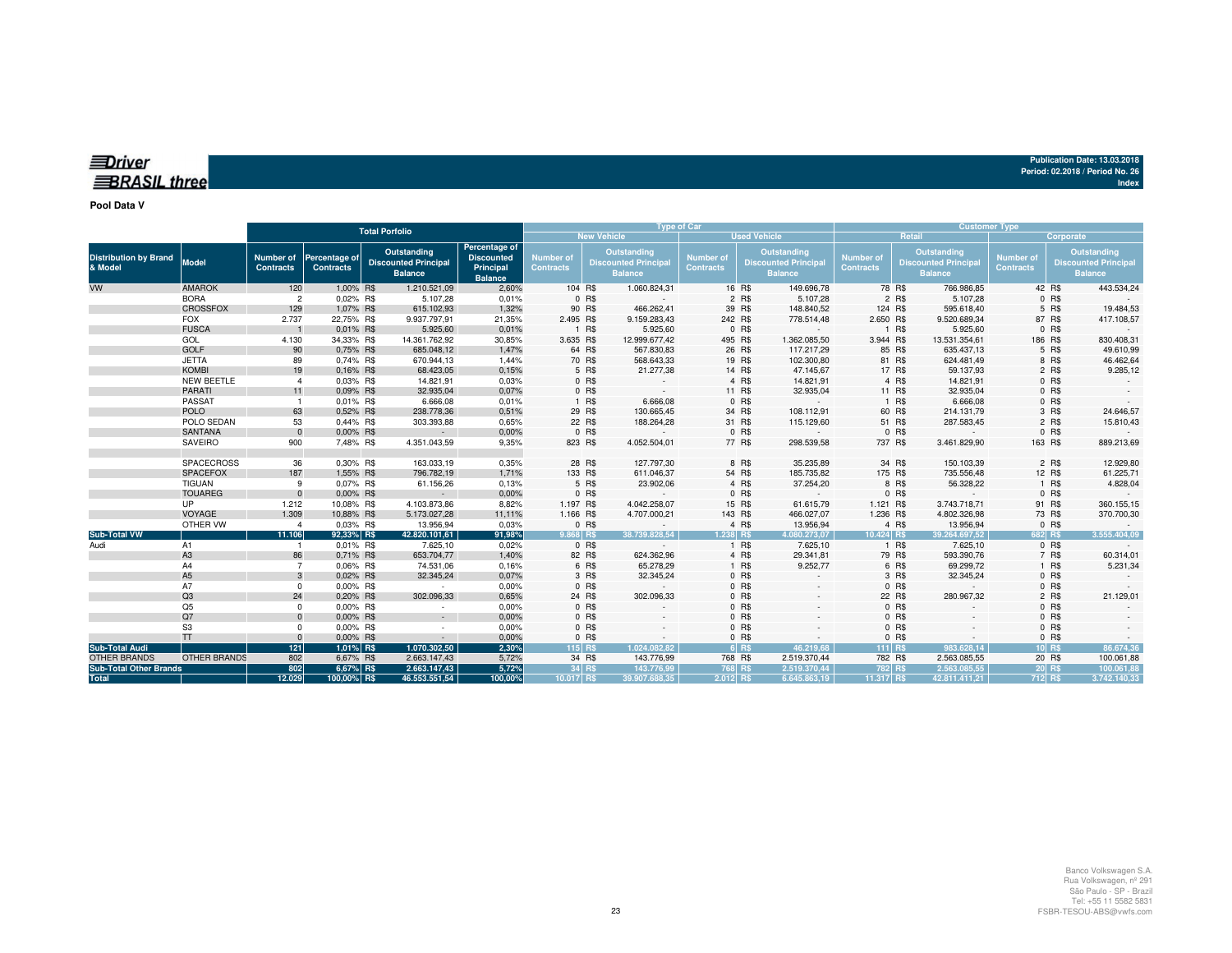# **EDriver BRASIL three**

**Publication Date: 13.03.2018 Period: 02.2018 / Period No. 26Index**

**Pool Data IV**

|                            | <b>Total Porfolio</b>         |                  |  |                                                                  |                                                                          |  |  |  |  |  |  |
|----------------------------|-------------------------------|------------------|--|------------------------------------------------------------------|--------------------------------------------------------------------------|--|--|--|--|--|--|
| <b>EA189 Engine status</b> | Number of<br><b>Contracts</b> | <b>Contracts</b> |  | Percentage of Outstanding Discounted<br><b>Principal Balance</b> | Percentage of<br><b>Discounted</b><br><b>Principal</b><br><b>Balance</b> |  |  |  |  |  |  |
| EA189 Engine               | 15                            | 0,12% R\$        |  | 172.322,94                                                       | 0,37%                                                                    |  |  |  |  |  |  |
| Other                      | 12.014                        | 99,88% R\$       |  | 46.381.228,60                                                    | 99,63%                                                                   |  |  |  |  |  |  |
| <b>Total</b>               | 12.029                        | 100,00% R\$      |  | 46.553.551,54                                                    | 100,00%                                                                  |  |  |  |  |  |  |